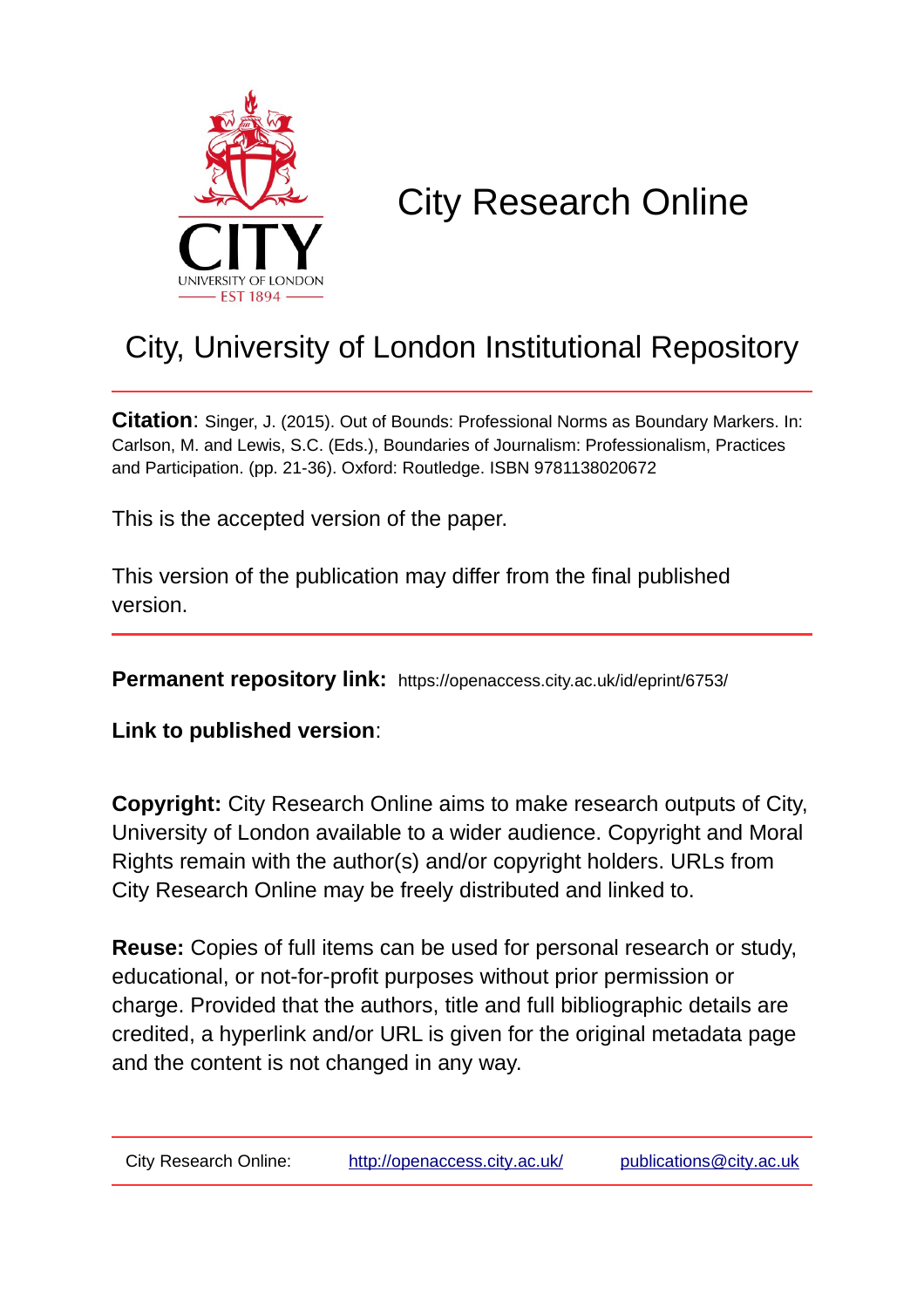#### *Copyright information*

The final and definitive version of this manuscript has been accepted for publication as a chapter in: *Boundaries of Journalism: Professionalism, Practices and Participation* © 2015; all rights reserved, Routledge. ISBN: 978-13-802067-2

*Please cite as:*

Singer, J. B. (2015). "Out of Bounds: Professional Norms as Boundary Markers." In *Boundaries of Journalism: Professionalism, Practices and Participation* (M. Carlson & S. C. Lewis, editors), pp. 21-36; New York: Routledge.

### **Out of Bounds: Professional Norms as Boundary Markers**

*Jane B. Singer, City University London* 

#### **Abstract:**

Journalists use norms not only as identity markers of the professional news worker but also as boundary markers between professionals and non-professionals. The distinctions they draw rest on ethical practices such as verification, principles such as independence, and promises such as accountability. After outlining responses to previous "new" media, two still-evolving journalistic forms – social journalism and entrepreneurial journalism – are explored to illustrate how this boundary marking is being enacted today.

In times of relative media stability, journalists use normative standards and ethical principles to distinguish between "good" and "bad" members of their own profession. But in times of media instability, they also – even primarily – use ethics to distinguish between insiders and outsiders: who is or is not a journalist at all.

This chapter suggests that in an open media environment that presents no limits on who can publish, journalists cite norms not only as identity markers of the professional news worker ("Who I am") but also as boundary markers between professionals and non-professionals ("Who I am not" / "Who is not me"). The distinctions they draw rest on ethical practices such as verification (getting information right vs. getting it out as quickly as possible), principles such as independence (serving the public vs. serving commercial or other vested interests), and promises such as accountability for the consequences of their actions. After outlining journalists'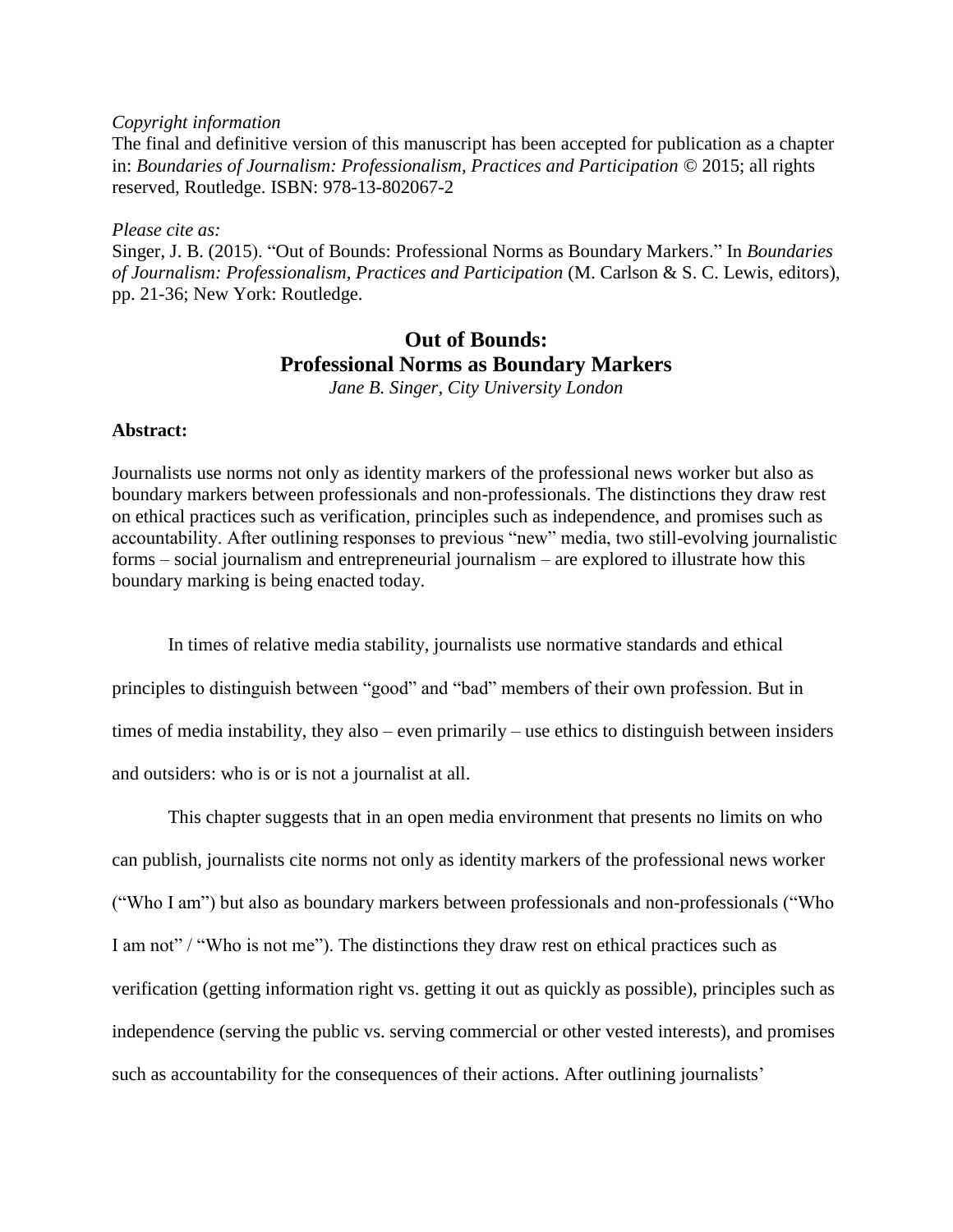evocation of normative concepts in response to "new" media forms in the past, two evolving hallmarks of contemporary journalism are used to illustrate how this boundary marking works, as well as the ways in which the boundaries are being redefined.

First, as social media have become pervasive over the past decade, normative principles that initially formed the basis of resistance subsequently have helped guide journalists toward productive use of material originating outside the newsroom. The boundary related to social media – considered here in the more specific context of "social journalism" (Hermida 2012a) – is an outward-facing one, involving relationships among journalists, sources, and publics.

Second, the newer phenomenon of "entrepreneurial journalism" offers an example of the use of professional norms to delineate a different and still-salient obstacle. Here we see the norms still being applied to define and articulate resistance. The clearest boundary is a more "internal" one; it involves the need for journalists themselves to wear multiple hats within an emerging enterprise, typically involving both content-production and revenue-production roles.

In discussions of both social and entrepreneurial journalism, the professional norm of accountability, often translated as "transparency" in a networked media environment, is being evoked with increasing vigor. Less than 20 years ago, accountability was a controversial addition to professional ethics codes such as those of the US Society of Professional Journalists: "I don't think that journalists should be accountable to anything but the truth," one practitioner-turnedprofessor declared in response (Noack 1999). Now linked to the professionally desirable trait of honesty, it is emerging as a definitive norm of digital journalism (Karlsson 2011).

#### **Professional Norms as Boundary Devices: Response to "New" Media**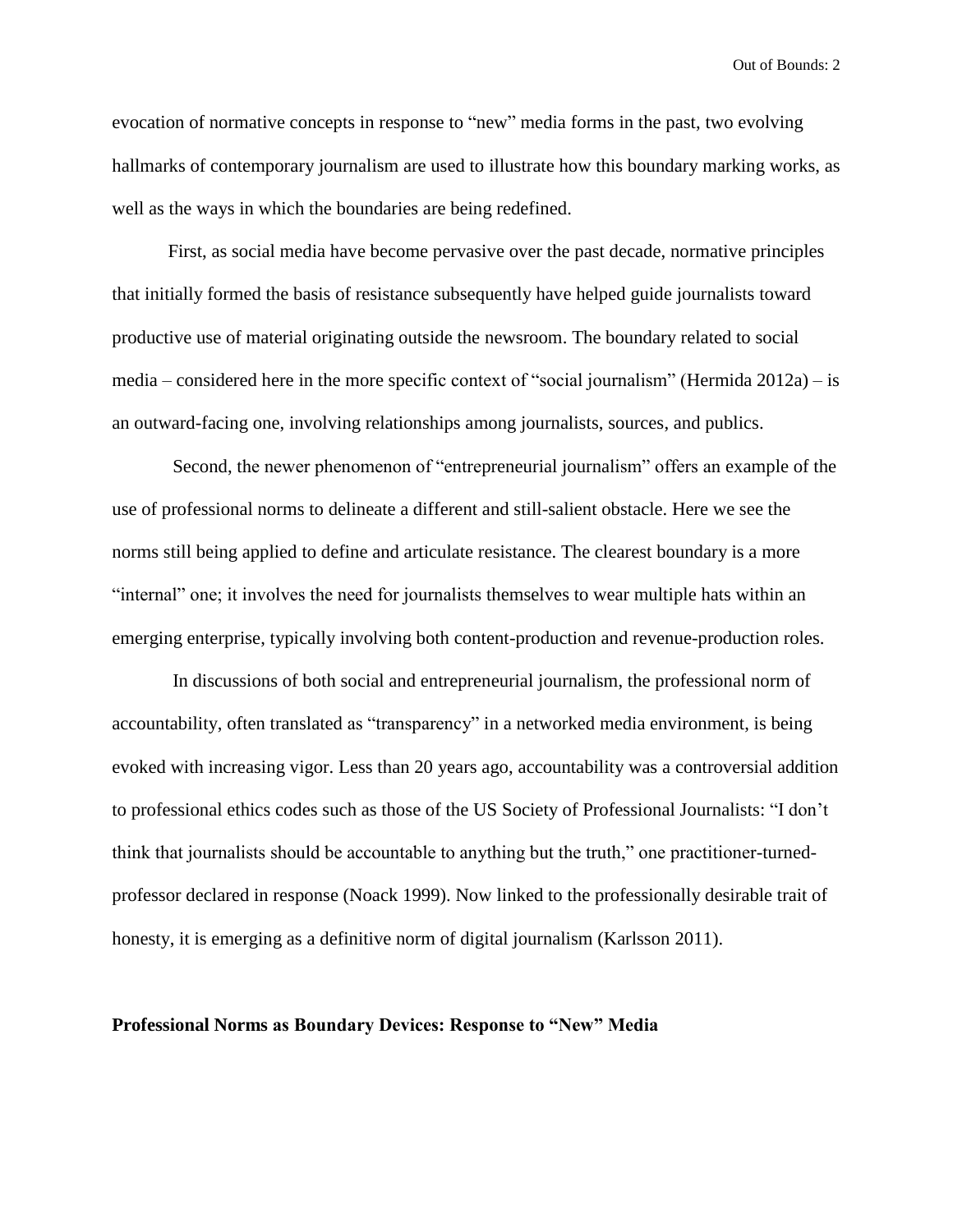The survival of journalism as an occupation depends on its credibility, which is gained through the collective behavior of its practitioners (Weaver *et al*. 2007). The right to wield internal oversight over that behavior typically is fiercely protected; in democratic societies, journalists see it as a far more appropriate form of control than external or formal oversight, such as by government or another regulatory entity. Particularly in the United States, where legal structures provide enormous room for journalistic autonomy, practitioners tend to view the professional norms that they themselves develop, articulate, and (perhaps) enforce as forming the only acceptable boundaries around occupational behavior.

More broadly, journalists use normative concepts as definitional devices – and have done so at least since they began to see their occupation as a fledgling profession more than a century ago (Schudson 1981). Successive iterations of their own evolving identity as "real" journalists (as opposed not so much to "fake" ones as to "bad" ones) have, over time, created a professional ideology based in large part on broadly accepted and widely shared values (Deuze 2005). Although structural differences lead to variations in how journalists in democratic societies see their role, there are widespread commonalities in the articulation of fundamental professional norms. For example, the provision of reliable, factual information by impartial social watchdogs is seen almost universally as a central journalistic function, and Western journalists are markedly wary about active promotion of particular values or ideas (Hanitzsch *et al*. 2011).

Within the United States, where a pervasive "ethos of autonomy" (Ugland 2008, p. 287) means even European-style press councils are seen as anathema to constitutionally protected press freedom, various professional entities have developed guidelines to codify these shared occupational norms. From the "Journalist's Creed" articulated 100 years ago by the founding dean of the Missouri School of Journalism – who declared the journalism that "best deserves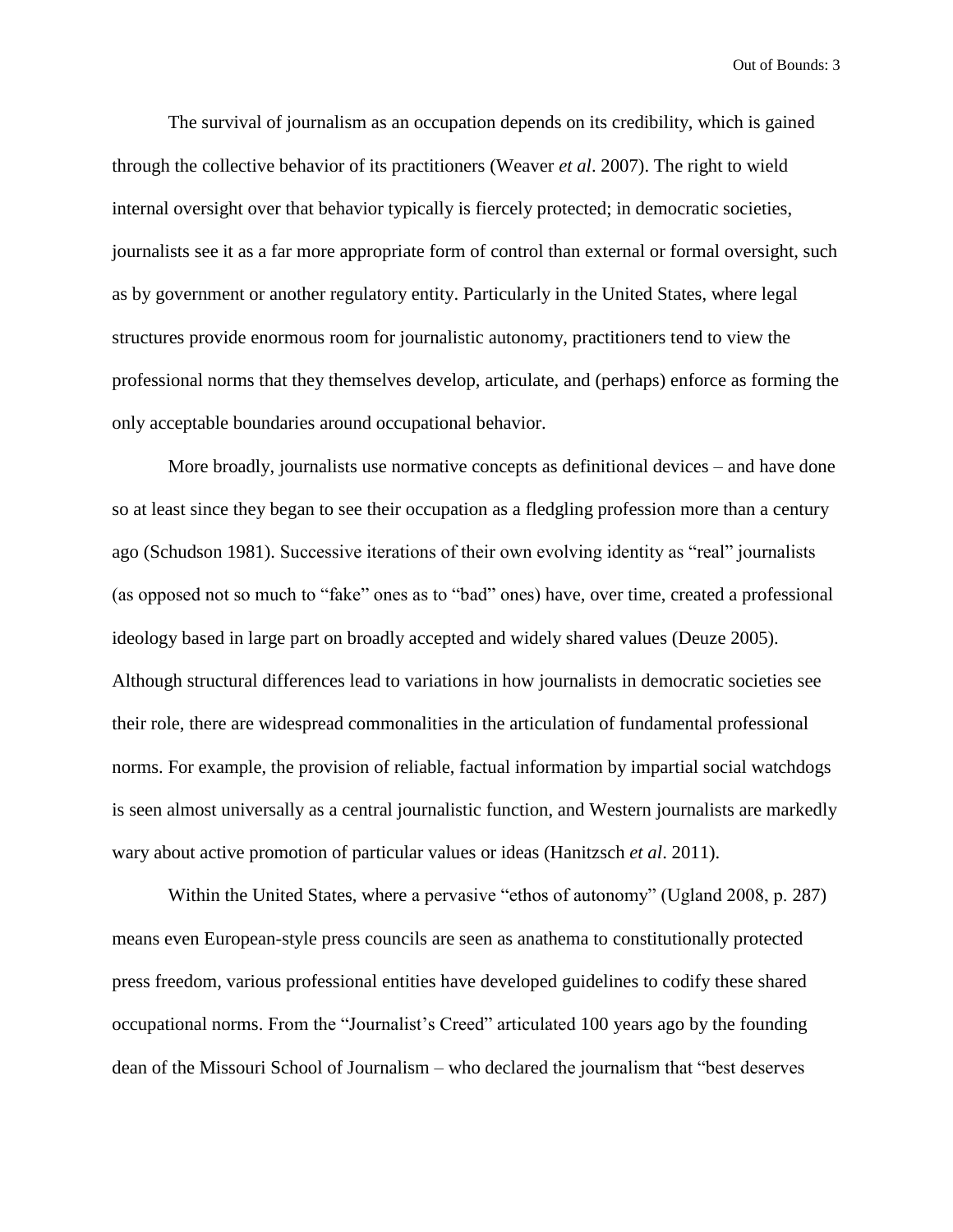success" to be "stoutly independent" and to convey only what the journalist "holds in his heart to be true" (Williams 1914) – to ongoing debates about whether professional codes should be updated to reflect digital exigencies, the fundamental norms have remained stable. The largest such organization, the Society of Professional Journalists, identifies four of them in its widely cited Code of Ethics: commitment to truth-telling, minimization of harm, independence, and accountability. Codes and guidelines from other professional organizations and news outlets are in much the same vein.

#### *Us and Them*

Such normative guidelines arguably have served multiple purposes over the past century, but one consistent purpose has been a boundary-setting one: journalists and the organizations that employ them need to be perceived by the public (aka their audience) as crucial to the provision of factual, reliable, timely, and meaningful information (Hayes *et al*. 2007). They therefore have an interest in positioning other entities as less crucial, and an excellent way to make the point is to brand them as less ethical – that is, less committed to norms that engender factualness, reliability, and so on. Although digital media have accelerated the pace of change, the successive emergence and growth of "new" media forms throughout the  $20<sup>th</sup>$  century and into the 21<sup>st</sup> repeatedly generated defensive responses, couched in normative terms, from many of the established practitioners of the day. Over and over, attempts to delineate and safeguard occupational turf drew on eloquent evocation of ethical standards and a declaration that the "traditional" journalist would uphold them against challenges from poseurs.

Despite the intertwined early history of newspapers and radio, for example, publishers were soon protesting that radio risked becoming a propaganda instrument because of its ties to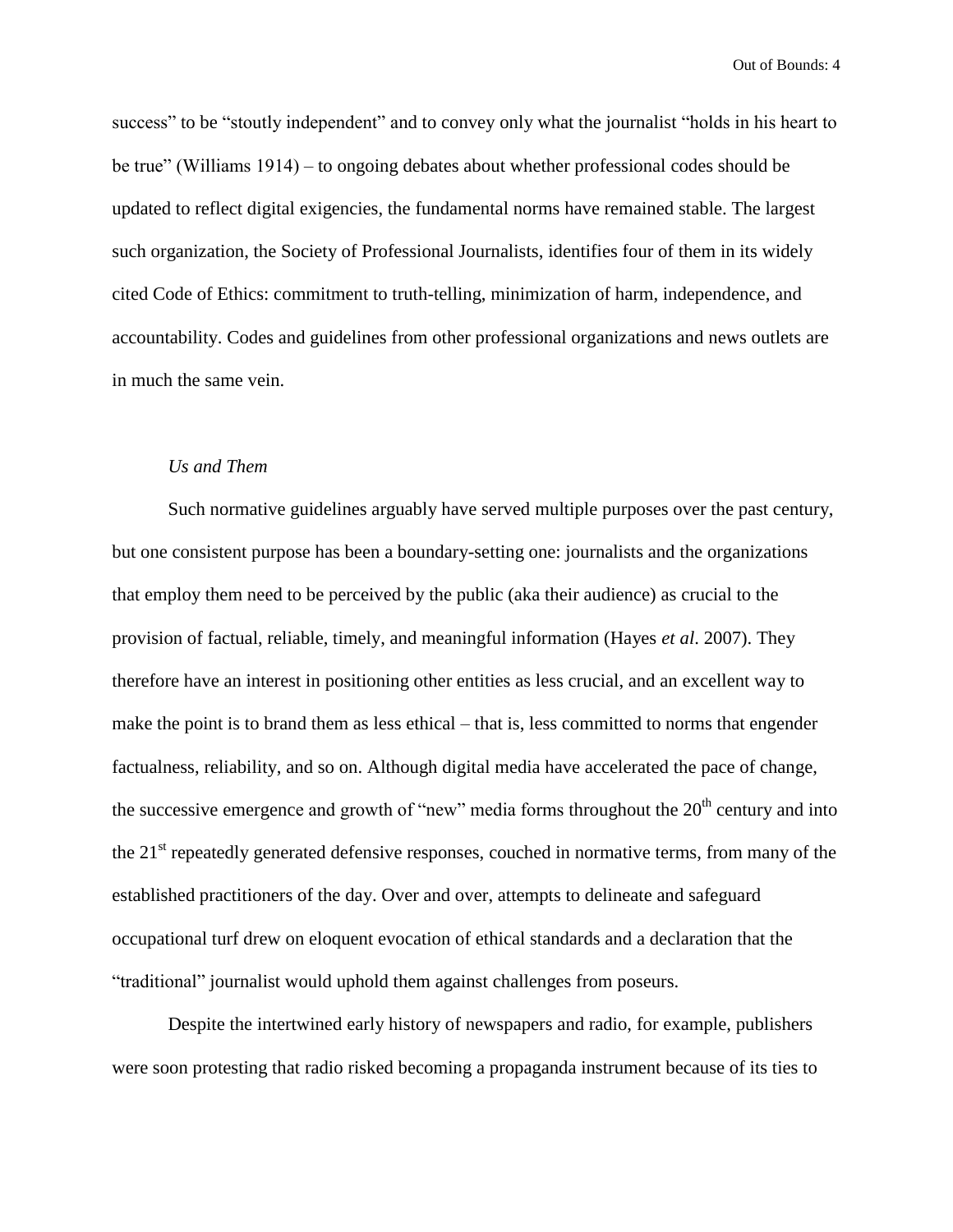government; offered only superficial news that created public confusion if not downright ignorance; and was in any case more interested in making money than serving citizens (Lott 1970). Entertainment programming was a focus of press criticism of early television – whose "lapses in taste and judgment" made it dubious for family viewing, *The New York Times* pronounced (Murray 1993, p. 129) – but the medium in general was soon depicted as sullied by commercial motivations that undermined its ostensible devotion to the public interest. On it has gone into the 2000s, when popular "fake" news comedy shows such as the Daily Show with Jon Stewart were determined to be "interesting because sometimes they do a better job performing the functions of journalism than journalists themselves" but ultimately to fall short because presenters do not share "journalists' moral commitments" (Borden and Tew 2007, p. 300).

The rise of the Internet as a journalistic platform in the late 1990s and early 2000s ushered in a new and intense round of paradigm repair, a boundary-setting tactic used by journalists to separate appropriate from inappropriate media logic and activity (Bennett *et al*. 1985). Rather than abating as the medium has taken root in Western society, this delineation of boundaries has become something of a perpetual professional activity. In contrast to the relative stability of broadcast media over time, the Internet has continued to mutate into newly challenging forms, and a sizable contingent of traditional journalists – certainly not all but many, especially in newspaper newsrooms – have responded each time by protesting that the ethics of their online counterparts are not quite up to snuff, or at best that they can far too easily go astray.

In the Internet's earliest days as a news medium, concerns focused on ethical use of online sources. The perceived difficulty of verifying facts was seen as a major problem, compounded by a perception that the Internet was a free-for-all containing unreliable, badly sourced, and generally dubious information (Garrison, 2000) and, just as bad, that its emphasis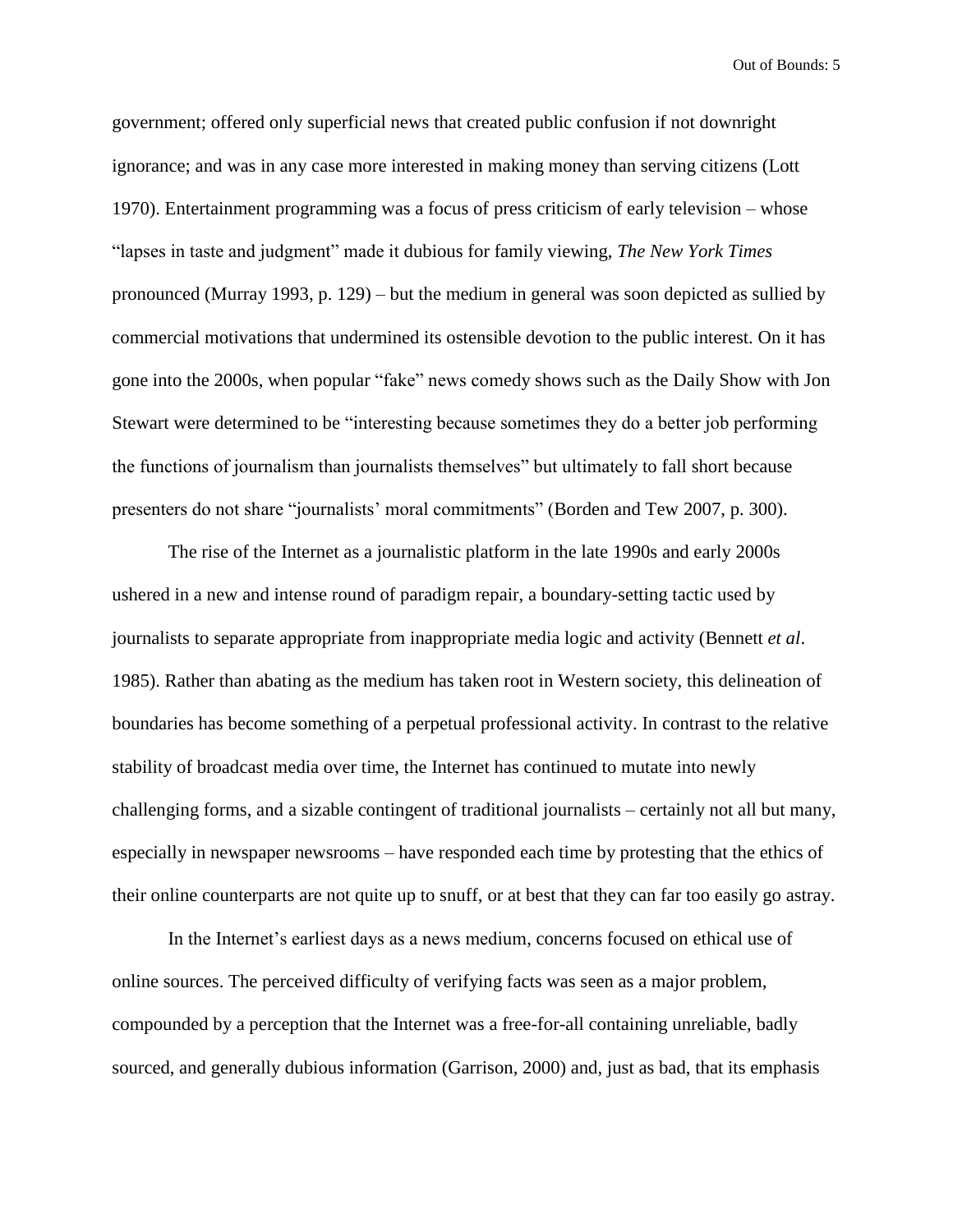on speed would trump attempts at accuracy. "In print, we've always had the luxury of, well, let's see if what we have immediately is actually true and the whole story and can be verified," a newspaper editor fretted way back in 1995. "The old adage was, you know, 'Get it first, but first, get it right.' Well, now it's just 'get it first'" (Singer 1997, p. 82).

In addition to concerns about accuracy, journalists in the first decade of widespread online use articulated a host of other normatively desirable activities under threat, from doing original reporting, to protecting the privacy of content and the individuals behind it, to certifying the provenance of anonymous sources (Deuze and Yeshua 2001; Singer 1997). Ruggiero (2004) found that at least up to the time of his research, many journalists viewed the Internet as housing bogus and otherwise untrustworthy news, and operating well outside the objectivity-driven norms of conventional news gathering and presentation. In response, practitioners erected cultural boundaries by applying such exclusionary characterizations as "unprofessional" and "unreliable" (p. 99). A few years later, newspaper journalists were still rating online news overall as only moderately credible – defined as believable, accurate, and fair – though they seemed willing to admit that online news provided by traditional journalistic entities might be kind of OK (Cassidy 2007). In other words, as greater newsroom effort went into maintaining an affiliated website, the definitional boundary shifted to encompass those online journalists employed by a "real" news outlet while continuing to exclude everyone else.

Concerns expressed in ethical terms also have greeted changes in newsroom structures or practices in connection with new technological affordances and economic demands. In the early 2000s, as news organizations explored cross-platform production under the then-trendy label of "newsroom convergence," journalists protested about perceived threats to accuracy from an emphasis on speed (again); the subversion of "news values" to "entertainment values" (again);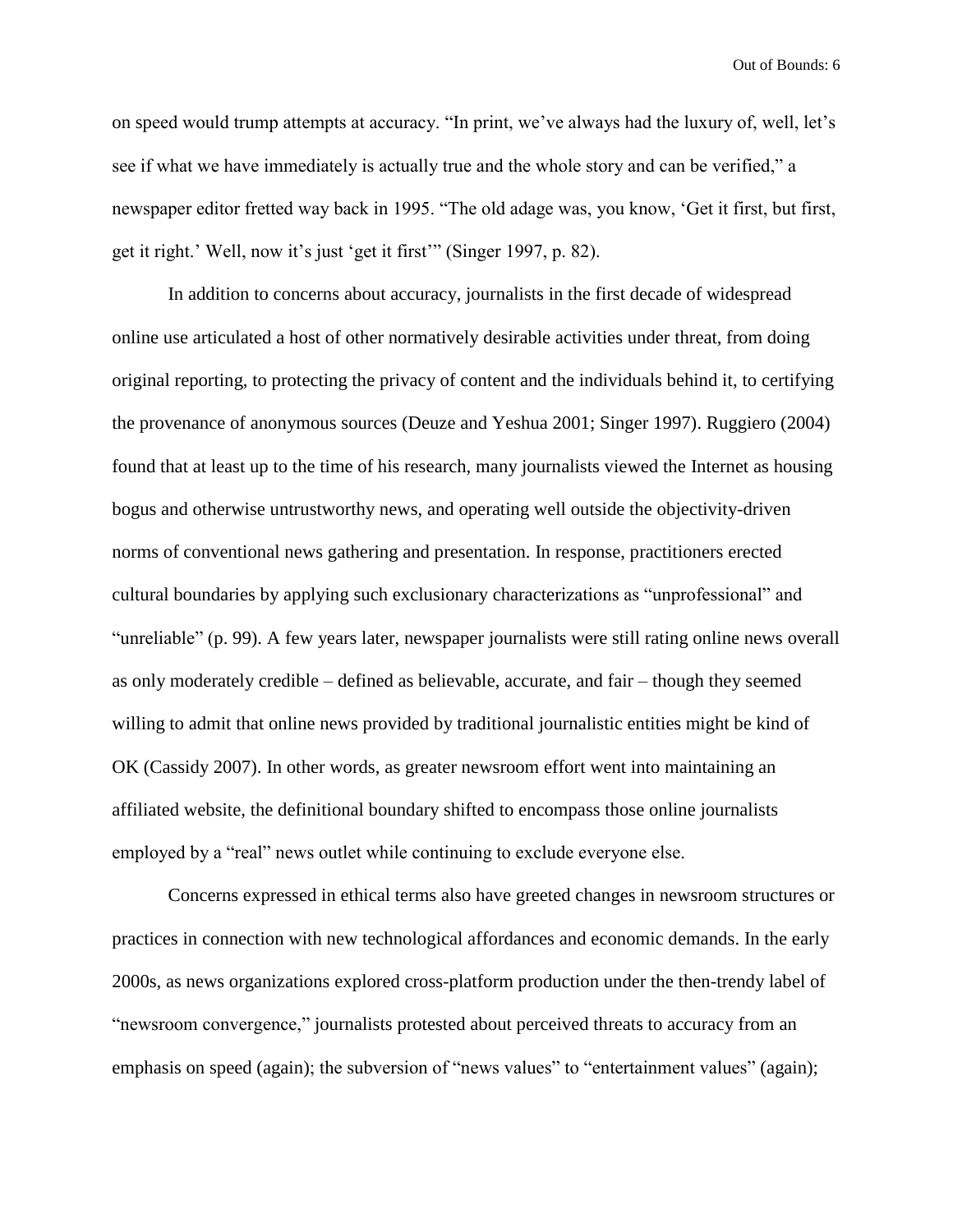and compromised journalistic autonomy, primarily through a blending of promotion with news delivery (Singer 2006). Journalists in converged newsrooms believed that new responsibilities or work practices left them less time to investigate and verify information (Smith *et al*. 2010) and that in general, the public benefited far less than media companies (and journalists themselves far less again than either companies or audiences; Huang *et al*. 2006).

The early 2000s also saw large-scale adoption of the blogging format – a form of social media – by online users from all walks of life. The reaction of many journalists will be no surprise: skepticism and suspicion of this "mutant breed" of self-absorbed and hyper-opinionated amateurs (Regan 2003). Attention was focused on such blogging breaches as plagiarism or even fabrication of information, misrepresentation of identity, and conflicts of interest created by bloggers taking money from vested interests in return for favorable posts (Perlmutter and Schoen 2007). A survey in the mid-2000s found that sizable numbers of journalists believed blogs were neither trustworthy, credible, factual, nor well-written, with newspaper journalists more likely that those in other media to see blogs as threatening the profession (Chung *et al*. 2007; Sweetser *et al*. 2008). In short, as bloggers came to personify the growing challenge to journalists' power as society's authoritative storytellers (Matheson 2004), journalists responded largely by focusing on bloggers' perceived ethical shortcomings, notably in relation to the crucial journalistic task of monitoring political actors (Carlson 2007). More broadly, bloggers' presence as rivals on journalists' occupational turf encouraged those journalists to redefine their own practices and processes – for instance, to emphasize normative strengths such as a professed commitment to fact-checking – as a protective strategy or boundary-setting device (Lowrey 2006).

For nearly a century, then, journalists have greeted each emerging news platform with concerns framed in normative terms. Moreover, they have applied those terms, consistently and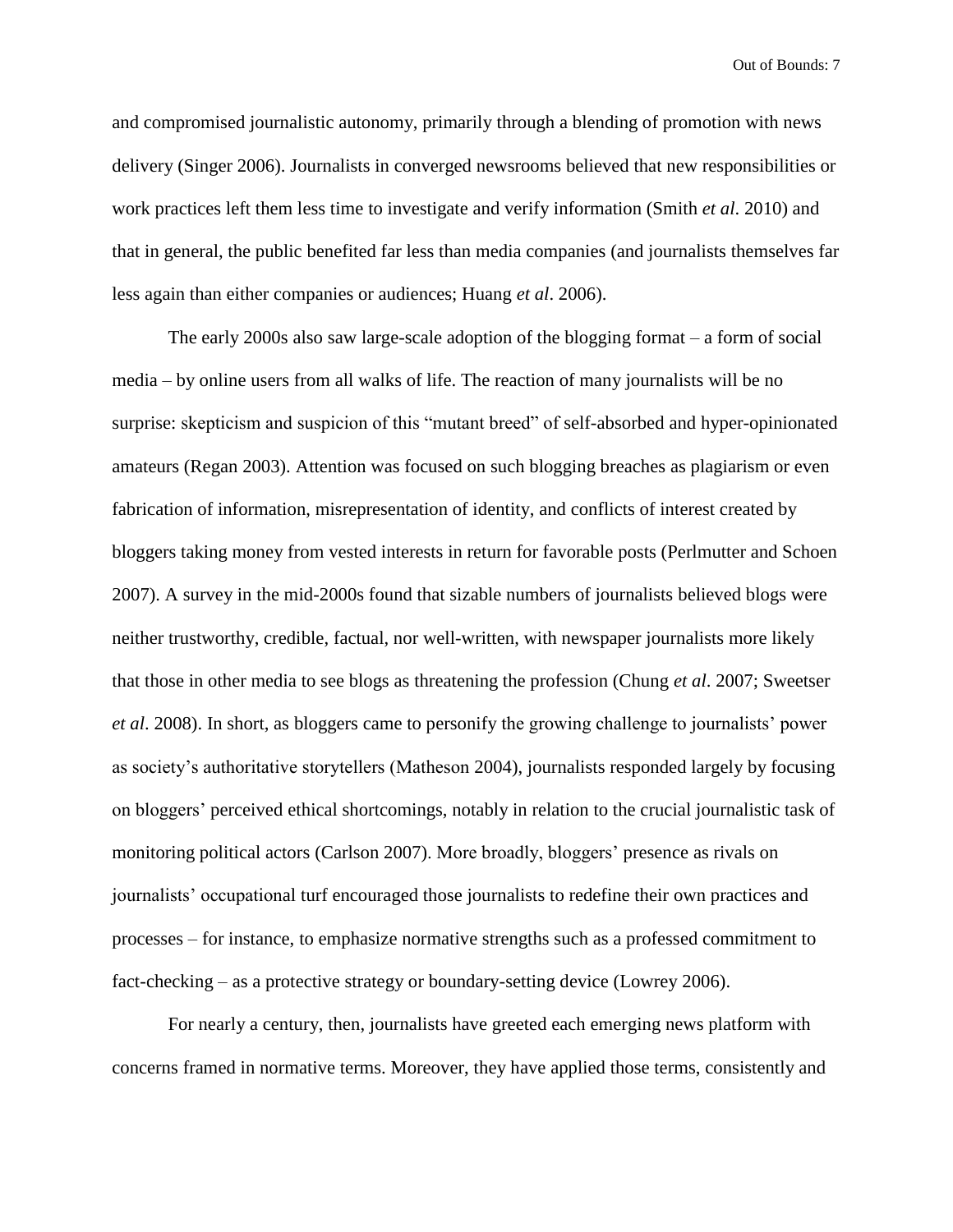explicitly, to distinguish themselves and their news-generating activities from those outside the magic circle that encompasses newsroom professionals. The rest of this chapter looks at how these efforts are playing out in relation to the rise of social media in the late 2000s and the more recent emergence of the "entrepreneurial journalist."

#### **Social Journalism**

Journalists' increasing use of social media to engage with audiences demonstrates not only their go-to reliance on normative principles as a boundary marker but also how both principles and boundaries have been reconceptualized over a fairly short period of time. This section considers two related aspects of social journalism that initially prompted journalists to declare their professional distance but that increasingly have come to be seen as at least potentially compatible with practitioner norms. The first involves content from outside the newsroom, and the second involves journalists' own activities in social media spaces.

#### *User-Generated Content*

By the early 2000s – after the internet was in widespread use in U.S. newsrooms but before social media had taken root – more than two-thirds of U.S. journalists claimed to believe it was very important to include ordinary citizens as sources (Weaver *et al*. 2007). But when news organizations opened their digital doors to so-called "user-generated content" (UGC), information produced outside the newsroom and housed on media websites, many journalists again reacted with alarm over perceived ethical (and legal) implications. UGC was described as unethical in its own right and as subverting practitioners' own normative standards. Comments to researchers about the perils of online populism, while never unanimous, were nonetheless ubiquitous and unambiguous. Just a few examples: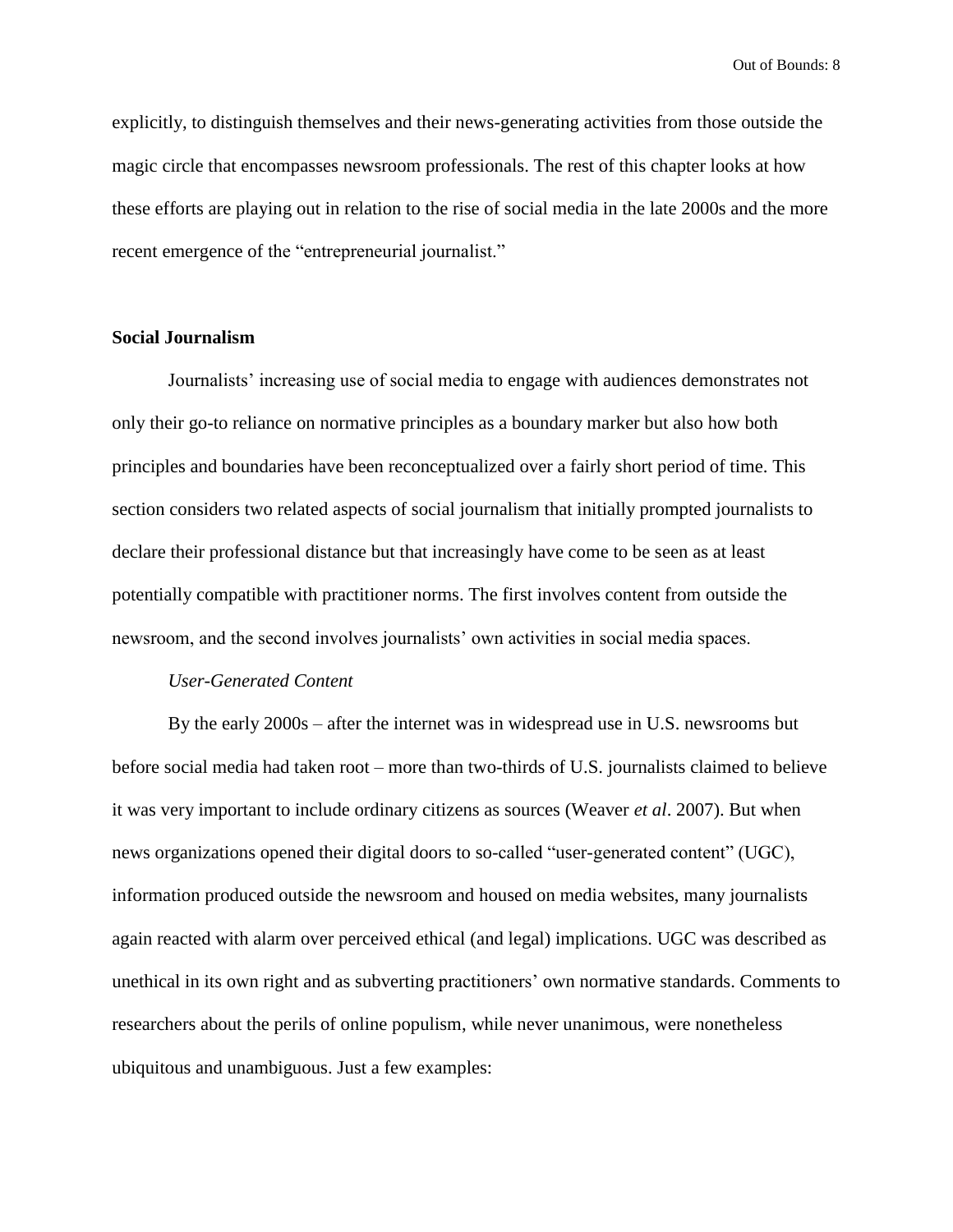\* Users are "a bunch of bigots" shouting at each other "without ever bothering to listen … If someone did try to put a reasonable, balanced view, it was an exception" (Thurman 2008, p. 145).

\* Because of the relative anonymity afforded by comment posts and the associated lack of accountability, "people feel licensed to say things in content and style that they wouldn't own if publishing as themselves" (Singer and Ashman 2009, p. 16).

\* The value of UGC is "disproportionate to the excessive amount of management time which is taken up with trying to ensure it is accurate, balanced, honest, fair and – most importantly – legally safe to publish" (Singer 2010, p. 134).

\* "Things can be construed as fact when there's nothing to back them up as facts," and it would be "pretty labor-intensive" for journalists to check user contributions out (Lewis *et al*. 2010, p. 170).

And more. Much more. The institutional response was to publish extensive codes of

conduct for use of commenting spaces, in particular. *USA Today*, for instance, prohibits "threatening, abusive, libelous, defamatory, obscene, vulgar, pornographic, profane or indecent information of any kind"; in Britain, *The Times* bans "content or activity" that "promotes racism, terrorism, hatred or physical harm." Other news organizations all over the world have similar proscriptions.

Yet within a decade, not only have the boundaries around content become more porous but the emphasis on such boundaries also has become less prominent in journalists' discourse about UGC. As early as the mid-2000s, practitioners were acknowledging that audience members can be "very knowledgeable about certain areas" (Hermida and Thurman 2008, p. 349) and at least a "small number" can engage others in ways that "make it much more interesting for everyone else" (p. 353). Perhaps, some even suggested, journalists should be "developing ways of allowing users to add more value to debate, rather than giving them a space that interpolates them as 'inferior'" journalists (Singer and Ashman 2009, p. 13). Over time, more journalists began expressing the view that while UGC might not conform to some normative goals, it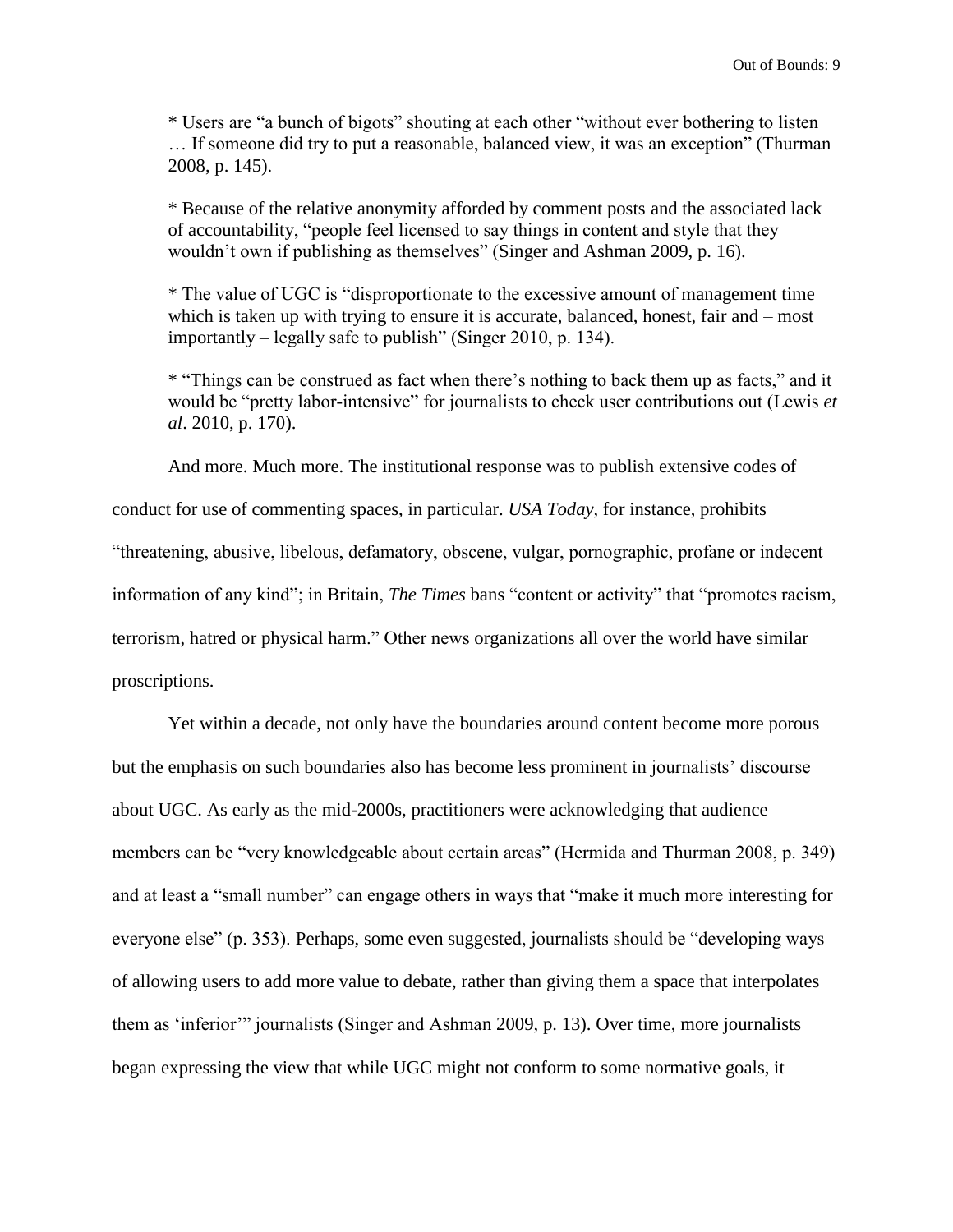contributed substantively to others, most notably goals related to diversity of information and information sources, and thus to the provision of a more multi-faceted truth. "I've seen the future," UK *Guardian* editor Alan Rusbridger (2009) declared, "and it's mutual."

Particularly after the rise of Twitter in the late 2000s and its striking demonstration of journalistic utility during crises and disasters, the construction efforts of growing numbers of journalists shifted from fences to bridges. Though the immediate reaction in some quarters predictably sought to differentiate it from proper journalism – one veteran columnist described Twitter in 2009 as "a toy for bored celebrities and high-school girls," while another said using it to find information was "like searching for medical advice in an online world of quacks and cures" (quoted in Hermida 2010, pp. 299, 300) – many practitioners quickly saw its utility.

They saw, too, its potential to revisit some long-standing normative practices. For instance, the use of live blogging formats to cover breaking news enables journalists to be far more transparent about their news-gathering practices, as discussed further below. Journalists now can tell users "'Look, this is out there, we can't verify it, but this is being talked about, this is part of the story.' We're letting you in on the workflow of the journalist in a way," as one reporter who helped pioneer live blogging at the *Guardian* explained (Thurman and Walters 2013, p. 93). Journalists also said they were more likely to confess to getting something wrong in a Live Blog and to apologize as well as fix the mistake promptly. In general, the transparency of the format was seen as fostering inclusivity of users in the news-making process, making the boundaries around journalistic work more porous than in even the recent past.

Other journalists have come to believe that at least for some stories, getting information out quickly actually does trump getting it perfect the first time, particularly if users are aware of the process. In including unverified tweets in their breaking news coverage of the 2008 Mumbai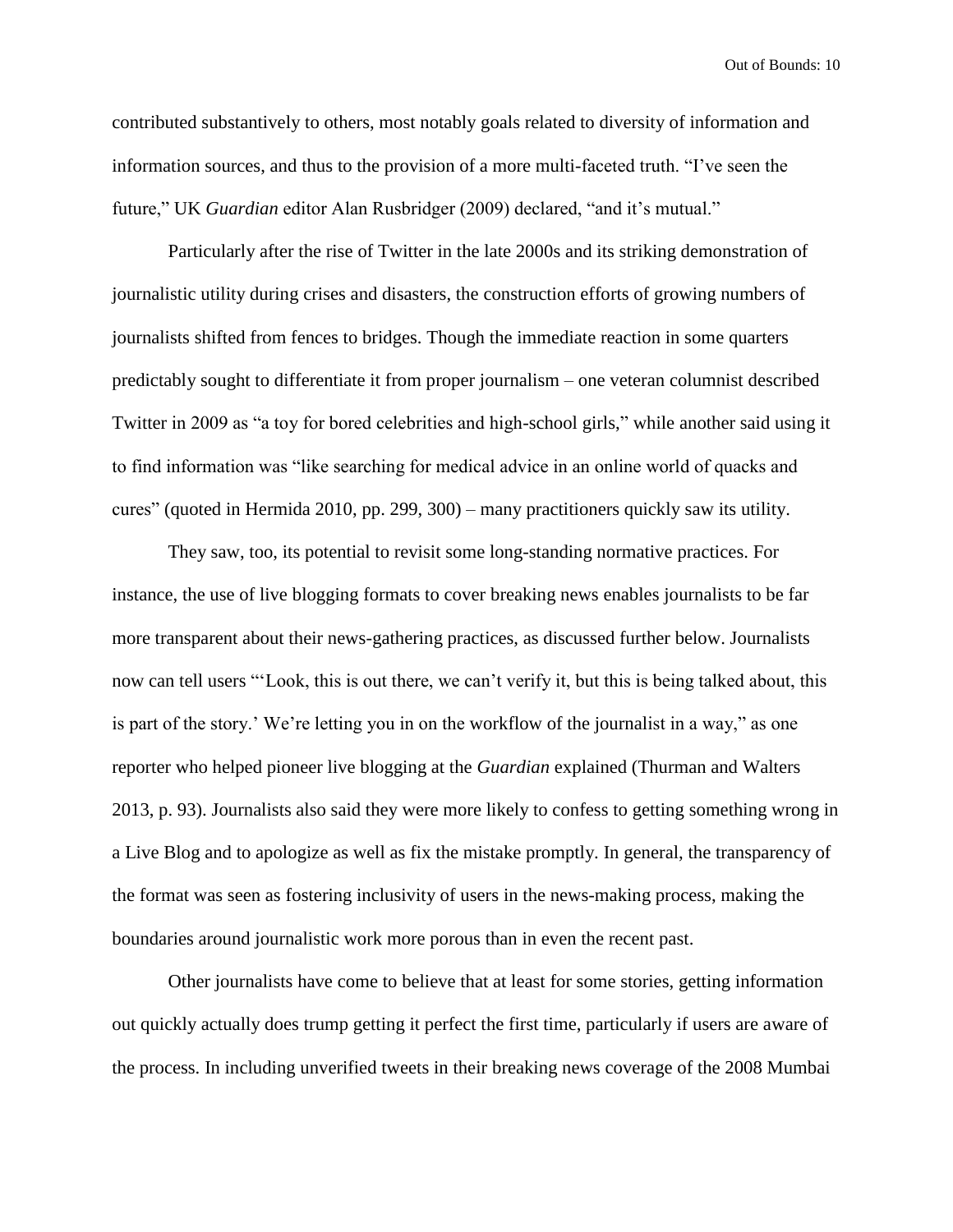bombings, BBC news executives said "monitoring, selecting and passing on the information we are getting as quickly as we can" is the right approach because "many people will want to know what we know and what we are still finding out" (Hermida 2010, p. 300).

Indeed, social journalism can be seen as part of a larger conceptual shift to journalism as the creation of collective rather than exclusively individual intelligence, authority, and expertise (Hermida 2012b) and, more broadly, from "journalism as product" to "journalism as process" (Robinson 2011). The overall effect of this shift is to make boundaries – plus the need to patrol them and to control their crossing – less important by lending normative legitimacy to participation (Lewis 2012). Some of the reasons for the shift no doubt are rooted in resignation: If you can't beat 'em, join 'em. Users are highly unlikely to fold up their laptops, toss out their cell phones, and go away, so journalists have responded in part by rationalizing their role as desirable (which they certainly are financially, regardless of any editorial merit provided) and not merely inescapable. But it also is obvious that while some users are indeed rude, ridiculous, or wrong, much of the information generated outside the newsroom – from on-the-scene reports to news tips to cogent analysis – is proving invaluable.

Journalists' primary response, then, has shifted from disapprobation to accommodation, particularly as the dominant forms of UGC have expanded from post-publication commentary (which continues to attract ranters) to pre-publication alerts about both news and newsworthiness through newly prominent formats such as Twitter. Where a few years ago journalists were restricting user contributions to the final interpretation stage of the news-production process (Domingo *et al*. 2008), users today are important in stages previously closed to them, including observation of news and selection of newsworthiness. That is indeed a boundary-breaching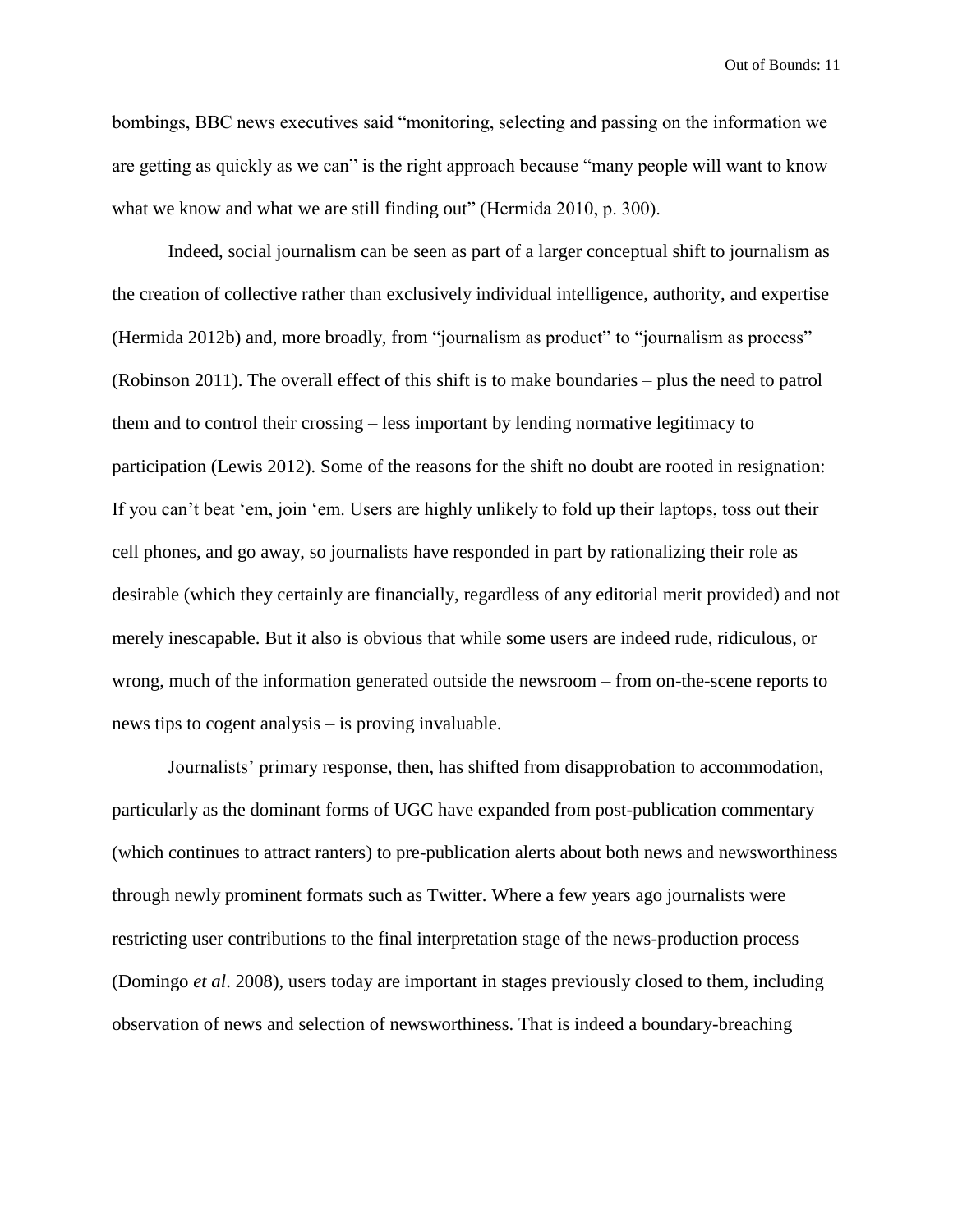change: Rather than trying to seal their ethical borders, practitioners are looking for ways to bring UGC within their own ethical sphere.

#### *Journalists' use of social media*

They have done so in two ways: in using UGC as source material, and in crafting their own social media presence. The growing reliance on material originating outside the newsroom already has been outlined, but its incorporation in journalists' stories as distinct from their own tweets, live blogs, or other transitory messages deserves a bit more attention.

Beyond using tweets from ordinary people as a digital *vox populi* to illustrate public opinion on a topic (Broersma and Graham 2012), journalists continue to maintain more rigid rules around full-fledged stories compared with social media flutters. The Associated Press guidelines for use of information derived from social media – which add a complex layer to existing verification procedures – are indicative. The AP's multi-faceted verification process includes, among other steps, checking the source's social history, comparing the content with AP reporting, running material past regional experts, and verifying the context. "Even if something is incredibly compelling and it doesn't pass one of our steps, then it doesn't go out," says AP social media and UGC editor Fergus Bell. "That's how we stop from being wrong" (Silverman 2012). The BBC responded to the explosion in UGC by setting up a special verification Hub, staffed by as many as 20 journalists, to sift through potentially newsworthy textual and visual material and assess its credibility using tools ranging from search engines to Twitter trend data to online discussions among trusted contacts (Turner 2012).

When information can't be definitively verified, however, disclosure again becomes key. The primary norm remains the long-standing one of truth-telling, but where supporting standards in a traditional environment might be independence or objectivity, the fallback principle in social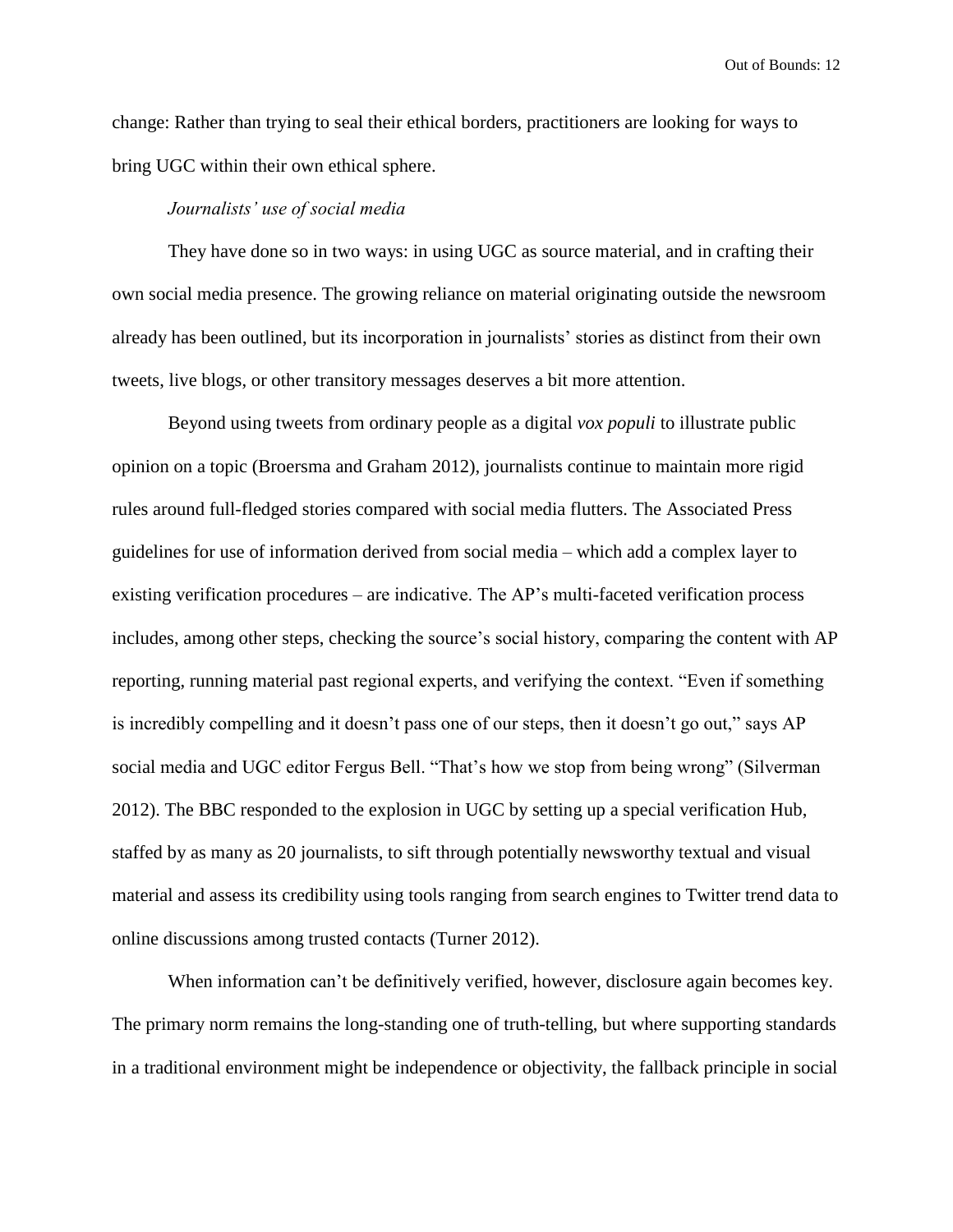spaces is transparency. Karlsson (2011) connects this shift to the nature of an interactive, participatory medium: "When more than one version of events is made public … it becomes necessary to demonstrate why one version is better than another" (p. 286). For journalists, "the barriers are broken down," as a *Guardian* editor said. "Users do expect more journalists to step out from behind articles, defend, and discuss them" (Singer and Ashman 2009, p. 16).

The focus so far has been on journalists' use of material generated outside the newsroom. But of course, journalists also actively use social media platforms to distribute their own work. Here, too, they and their employers have wrestled with where the lines should be drawn. In addition to concern about the potential to undermine credibility by posting bogus information – dealt with primarily through the verification processes already discussed – this practice raises another ethical issue: the threat to their status as impartial observers and reporters.

The neutrality norm offers a fresh aspect of ongoing boundary negotiation. Some news organizations, notably national "newspapers of record," have sought to maintain impermeable boundaries between journalists' private views and public voices. "The bedrock of our authority as a publication is our impartiality," states the social media policy of South Africa's *Mail and Guardian*. "Your profiles, retweets, likes and postings can reveal your political and ideological affiliations. Be very sure that your audience either understands that you are professional enough to put those aside in the workplace, or that those affiliations will not be construed as having an effect on your ability to do objective journalism." Similarly, *The New York Times* advises circumspection about online posts – at least on some topics. "Bloggers may write lively commentary on their preferences in food, music, sports or other avocations, but as journalists, they must avoid taking stands on divisive public issues," its policy states. "A blog that takes a political stand is as far out of bounds as letter to the editor supporting or opposing a candidate."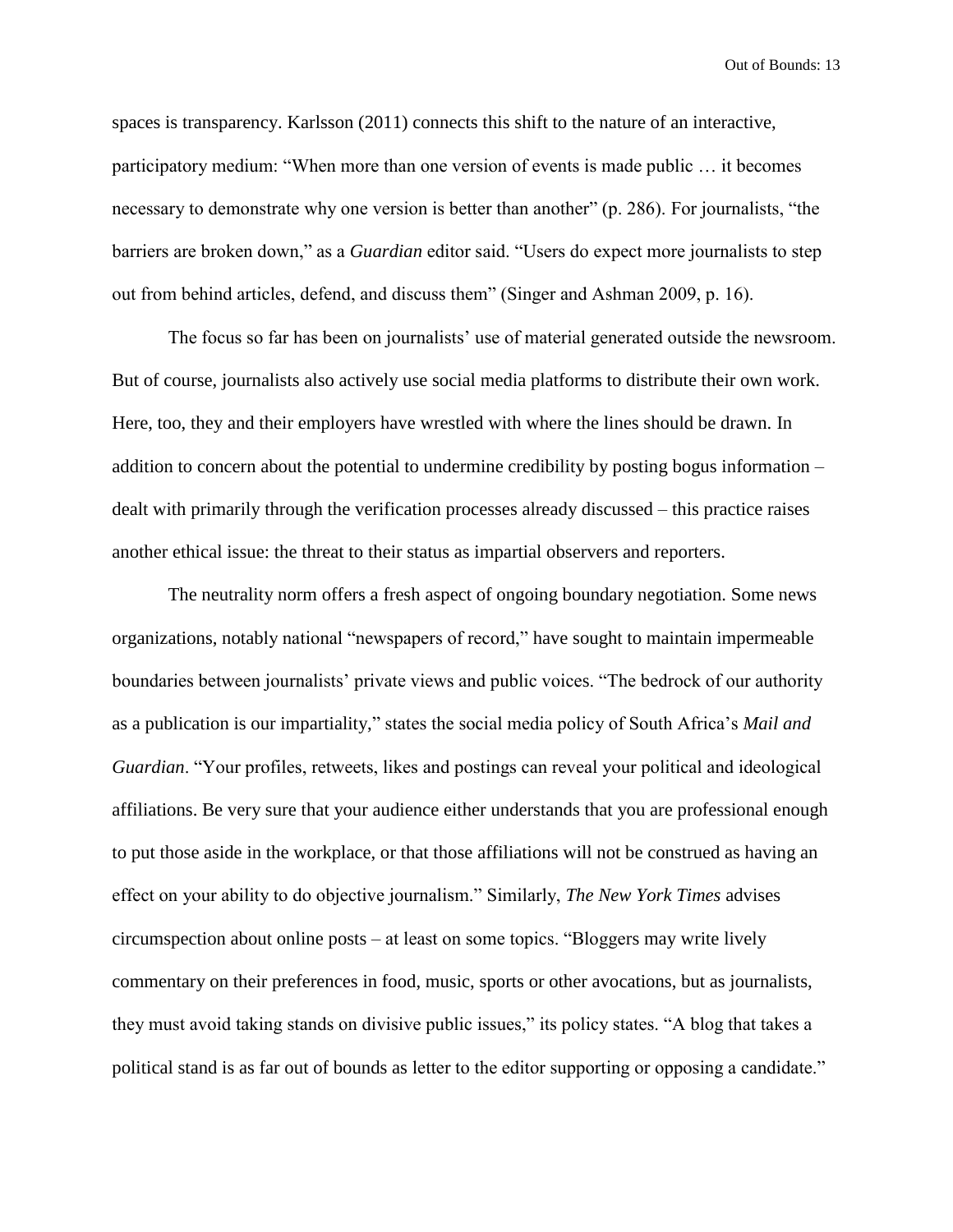But journalists who work extensively with social media are coming to see that stance as unrealistic, even counterproductive. Researchers have been saying for some time that the shift to an interactive environment would necessarily challenge a traditional commitment to strict objectivity (Deuze 2005), and recent work has indicated at least some journalists now agree. A study of journalists' use of Twitter (Lasorsa *et al*. 2012), for example, found that their views about the normative importance of neutrality were shifting, with 43% of coded tweets containing an expression of opinion. Vis (2013) found opinion to be a significant part of the Twitter coverage of the north London riots in 2011, suggesting "the watering down of an established journalistic norm, possibly giving rise to a new hybrid norm on Twitter" (pp. 43-44). And a 2012 study of US online journalists by Agarwal and Barthel (2013) found that many interviewees "roundly rejected" norms of objectivity and neutrality, describing the need to get a point across "without first burying it in equivocations or false political stances and *New York Times*-y stuff." They were more interested in getting at "the truth as you see it" rather than adhering to what many described as outdated rituals of objectivity.

Thus, unlike many journalists working primarily in traditional formats who continue to value a more impartial stance (Skovsgaard *et al*. 2013), the evidences suggests those embedded in social spaces are finding that traditional boundaries no longer function in the same ways they once did – if indeed they function at all. The fluidity of information on platforms such as Twitter means that material produced by journalists intermingles in myriad ways with material produced by users, bringing to the fore an emphasis on verification and transparency while lessening the importance of traditional norms such as objectivity. The incorporation of social media practices in journalistic work and practitioners' understanding of that work has brought a rethinking of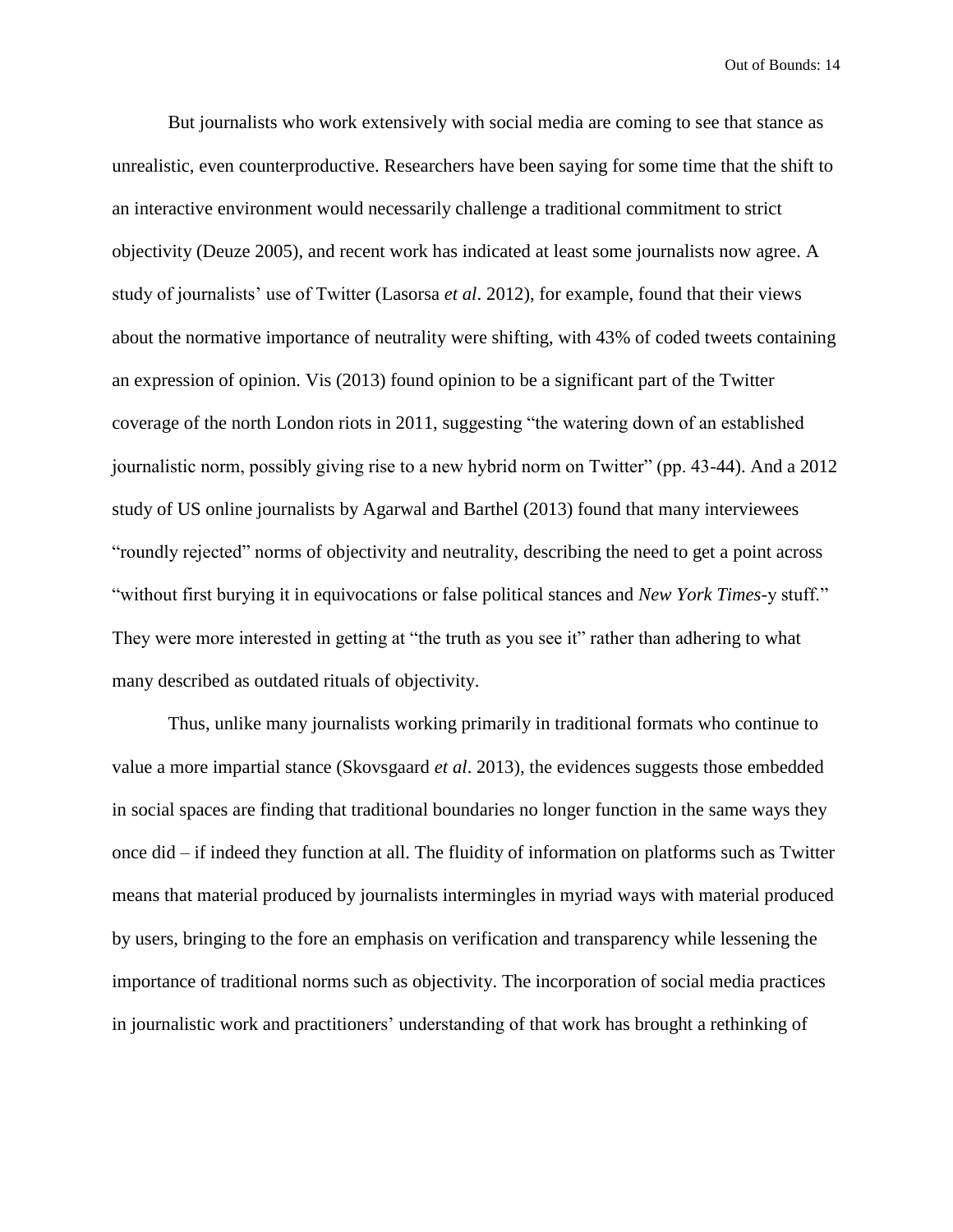normative values, with norms that enable ongoing relationships emerging as more valuable than those that seek to distance journalists from the outside world.

#### **Entrepreneurial Journalism**

If social journalism offers an exemplar of journalists' use of normative markers to establish their relationship with outsiders, the application of normative principles to entrepreneurial journalism suggests a more inward focus. The concern is primarily with how journalists do their own job, specifically how they maintain distinctions between roles that require loyalty to both audiences and advertisers or other sources of financial support. In other words, the boundary here is the vaunted "wall" separating editorial and commercial considerations. There has been far less academic or industry discourse to date about entrepreneurial journalism in comparison with the extensive and ongoing conversation about social media, but the point that successful innovation hinges on overlap among the needs of customers, content producers, and financiers (Picard 2000) explicitly calls into question the nature and viability of boundaries separating them.

As suggested above, American journalists in particular have long seen autonomy, a fundamental norm of all professions (Larson, 1977), as vital to the public service enterprise they seek to perform (Beam *et al*. 2009). Pressures on that norm abound, and even before the rise of Web 2.0 interactivity, the Internet was recognized as posing particular pressures on journalistic autonomy because of its vulnerability to market influence (Cohen 2002). The prevalence of sponsored content and the relatively close working relationships between online editorial and marketing departments have been among the causes for concern (Deuze and Yeshua 2001).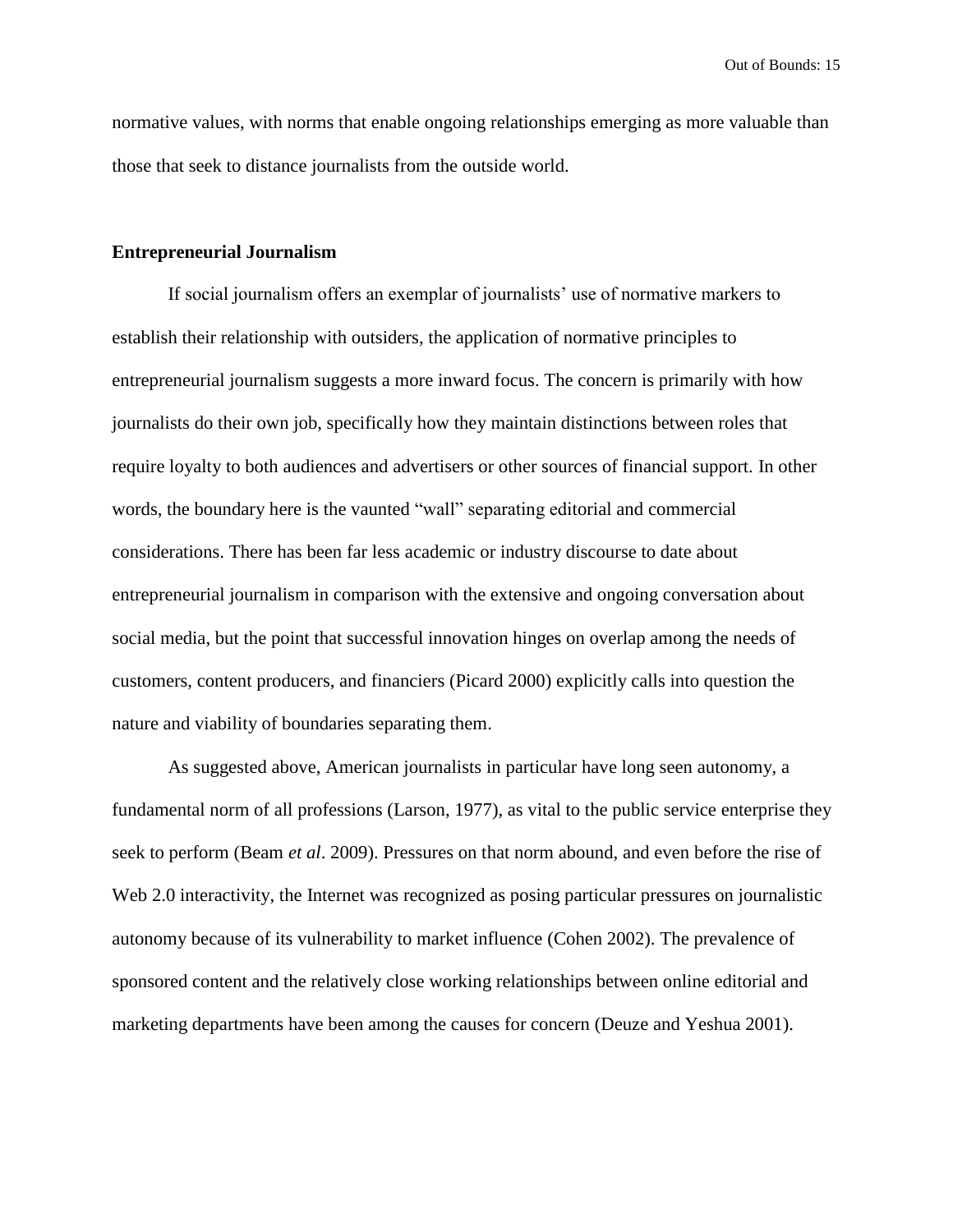Entrepreneurial journalism not only makes such pressures overt but also concentrates them in the activities of a single person or small team. Journalists who form a start-up business wear multiple hats every day, from the relatively familiar one of content producer to the far less familiar ones of marketer, advertising executive, and business manager. Issues of journalistic independence and conflicts of interest "will soon become the dominant theme in journalism ethics," media ethicist Stephen Ward (2009) predicts, necessitating construction of guidelines to safeguard norms and respond to public skepticism. Ward urges rigorous editorial oversight combined with disclosure of any potential conflicts to address "the looming ethical problems of an entrepreneurial age." Similarly, Poynter Institute ethicist Kelly McBride cautions that "Money itself isn't tainted, but it comes with stipulations always" (Briggs 2010).

Nor are the concerns limited to for-profit enterprises. Scholars and other observers have asked whether sufficient boundaries exist between journalists and their foundation benefactors in the nonprofit start-ups that have gained traction in the  $21<sup>st</sup>$  century – or, for that matter, whether foundations in general are subjected to the journalistic scrutiny they deserve as ideological institutions wielding considerable social and political power. "By what means would this become manifest in reporting, and how might such manifestations be detected?" Browne asks. "Interests come in many shapes and sizes, and operate on all sorts of potentially competing and hidden agendas" (2010, p. 901).

So whether the pressures are exerted by foundations and donors, as in many non-profit endeavors, or by commercial entities such as advertisers or sponsors, the rise of the content producer who doubles as revenue generator clearly suggests potential pitfalls. With social media, as we have seen, the primary ethical concerns have related to truth-telling (addressed by a reengagement with the forms and functions of verification processes as boundary devices) and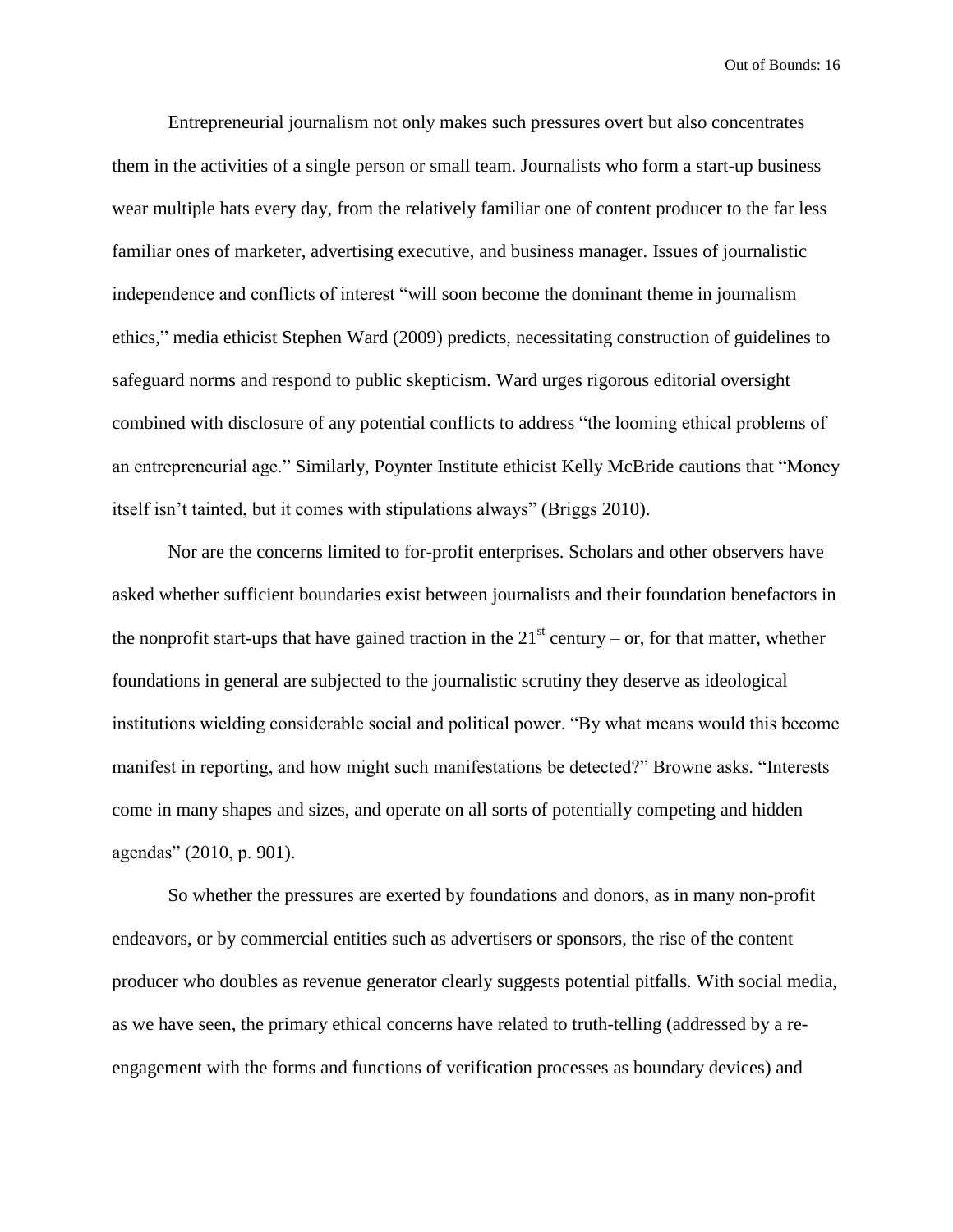impartiality (addressed by an apparent willingness to reconsider the ongoing value of such a norm altogether). With entrepreneurial journalism, the norm of independence is the dominant one, and the tension so far seems unresolved. A recent study of media trade press coverage of entrepreneurial journalism (Vos and Singer 2014) suggests that journalists actually are broadly supportive of the idea in general, but some trip over the ethical considerations, expressing concern about a potential "willingness to transgress time-honored barriers – for instance, by blurring the division between reporting and advertising" (Rice 2010).

Entrepreneurial journalism demands a reconsideration of the value (or not) of independence from audiences as well as advertisers or sponsors. Although social media have created new relationships between journalists and audiences, the resulting ethical issues have mostly revolved around sourcing, as shown earlier. For the entrepreneur, the conception of an audience potentially shifts from "the public, the people who rely on me for credible information" to "my customers, the people whom I rely on to keep my journalistic enterprise going (and who also continue to rely on me for the credible information that forms the basis of my enterprise)." In a traditional news environment, keeping audiences happy was only indirectly the job of the journalist. The extent to which a start-up's audience-as-customer must be catered to in order to survive financially, balanced against the value of autonomous editorial judgment and the journalist's traditional norm of public service broadly defined, is another topic ripe for exploration from a normative perspective.

Considerably more work is needed on entrepreneurial journalism in order to understand how and whether normative boundaries are being reimagined, reconciled with new exigencies, or reified along traditional lines. As growing numbers of journalists, willingly or unwillingly, become independent operators, just what will that "independence" look like?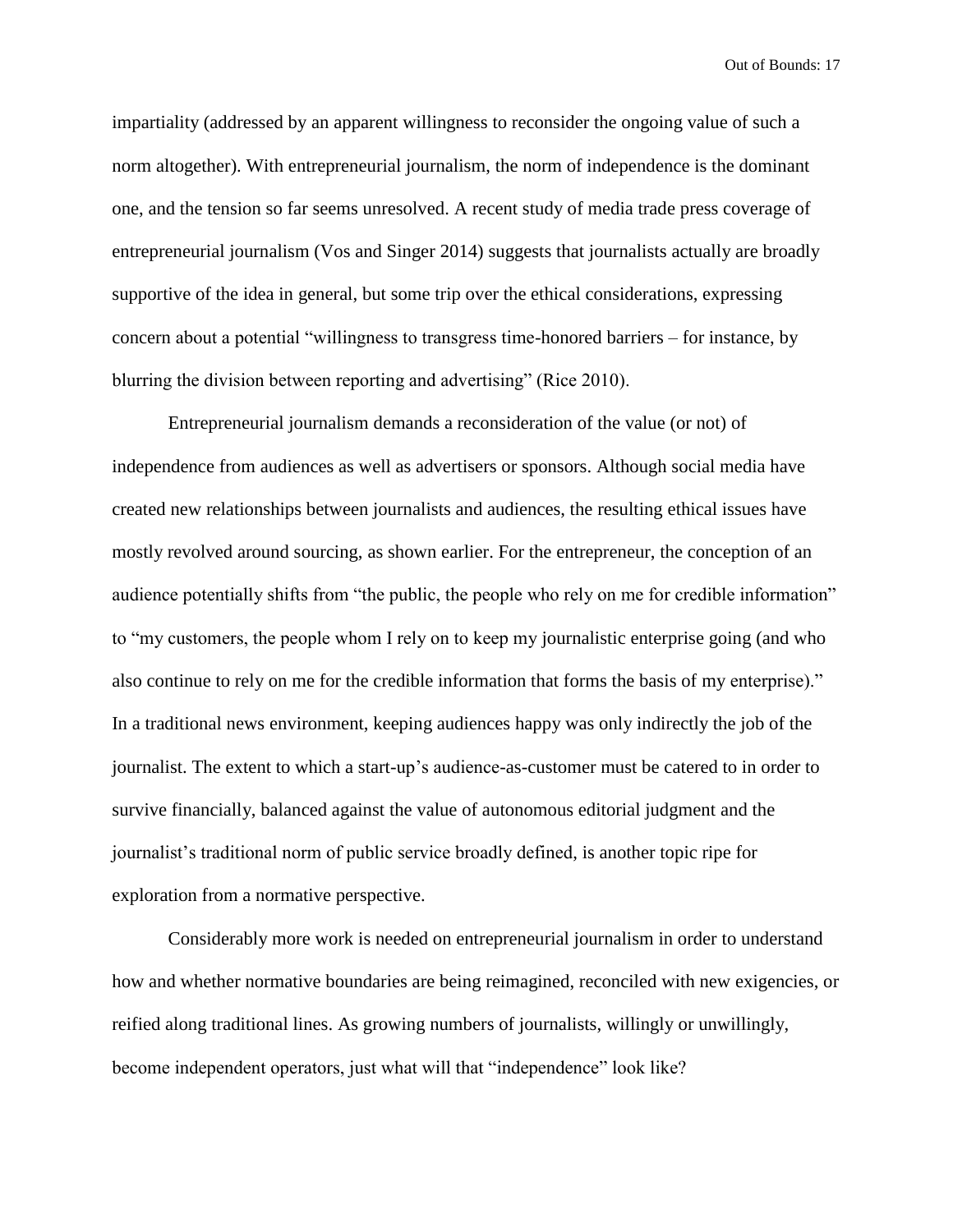#### **Transparency as the New Norm(al)**

The discussion above indicated the growing view of transparency, a somewhat undervalued and even contested norm in traditional media, as a prominent norm in social journalism. There is some evidence that it is being called upon in ethical considerations of entrepreneurial journalism, as well, whether involving a commercial or a nonprofit enterprise. "As important as having ethics is letting people know that you do," advises Briggs (2012, p. 54). "A startup has no track record to establish its credibility. As a journalism entrepreneur, it's crucial to be open about the goals and standards of your site."

Transparency, of course, is all about communication across boundaries. The inherent function of the norm of truthful forthrightness (Plaisance 2007) is to make clear what otherwise might be hidden, from processes to beliefs to motives. Although journalists have for some time been willing (reluctantly, in some cases) to acknowledge a need to be accountable for their decisions and actions, transparency involves a more proactive stance: a before-the-fact profession of goals or interests that supplements but also goes beyond an after-the-fact admission of responsibility. The fluidity and interactivity of a digital environment create both a need and an opportunity that seemed to most journalists considerably less self-evident in a traditional media world. Indeed, the nature and extent of disclosure facilitated by digital media was arguably not even feasible in the past (Hayes *et al*. 2007); its current use extends journalistic authority as well as credibility (Karlsson 2011), providing a sound ethical foundation for the honest relationships on which both social journalism and entrepreneurial journalism rest.

In addition to those just cited, a growing number of other scholars also have urged the adoption of this boundary-breaching norm. Phillips (2010), for example, calls for an increased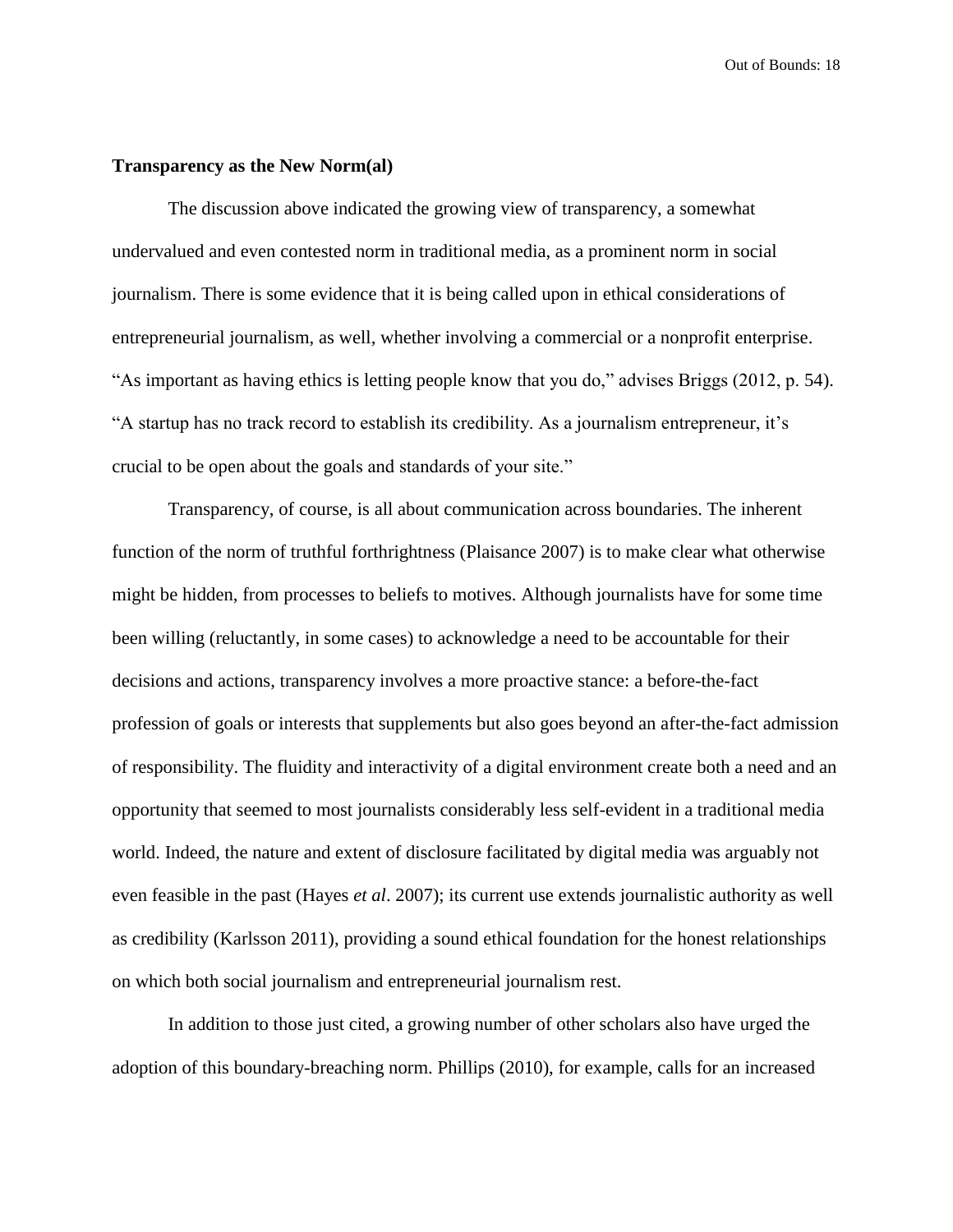emphasis on transparency, especially about the origin of reported information, as a safeguard of truth. Particularly given the online emphasis on speed of delivery, she says, "accuracy and sincerity reside in transparency," with clear attribution and increased use of links making it "rather more difficult for journalists to quote selectively and in so doing completely distort the facts" (pp. 379-380). In their exploration of shifts in journalistic capital, Hellmueller and her colleagues (2103) connected the immediacy of networked online journalism to emerging forms of professional responsibility. Showing audiences where facts originated "shifts the responsibility from the journalist's judgment to its source of origin," with journalists and audiences collaborating as "mutually reliant tellers of the truth" (p. 301). Van der Wurff and Schönbach (2011) see transparency as an overarching norm and "the major measure to secure the quality of modern-day journalism" without giving up their professional autonomy in the process (p. 418).

In short, it appears that journalism's ideological commitment to control, rooted in an institutional instinct toward protecting legitimacy and boundaries, may be giving way to a hybrid logic of adaptability and openness: a willingness to see audiences more as peers, to appreciate their contributions, and to find normative purpose in transparency and participation (Lewis 2012, p. 851). Early indications are that audiences, in turn, see value in the change. For example, the provision of supporting evidence and other transparent attribution practices in the *Guardian*'s Live Blogs contributed to readers' assessment of these as a more objective form of journalism than the newspaper itself; they described the feeds as more factual, less opinion-based, and more balanced (Thurman and Walters 2013).

When we begin to tear down the walls that separate us  $-$  including normative walls  $-$  our commonalities really do become clearer. In a social and entrepreneurial environment where the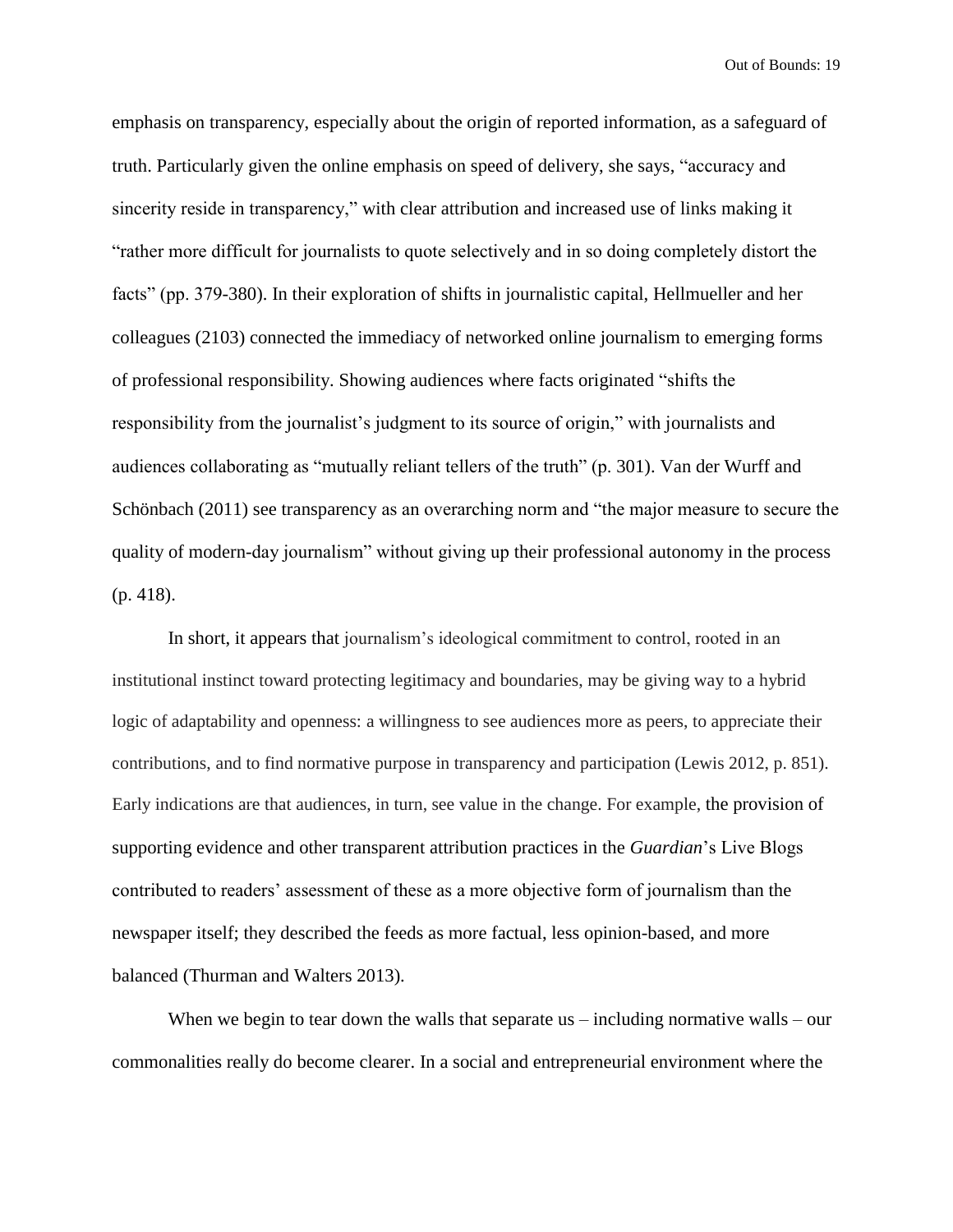boundaries around journalists have become steadily more porous, those commonalities are arguably the key to the survival of a profession that can no longer thrive in splendid isolation.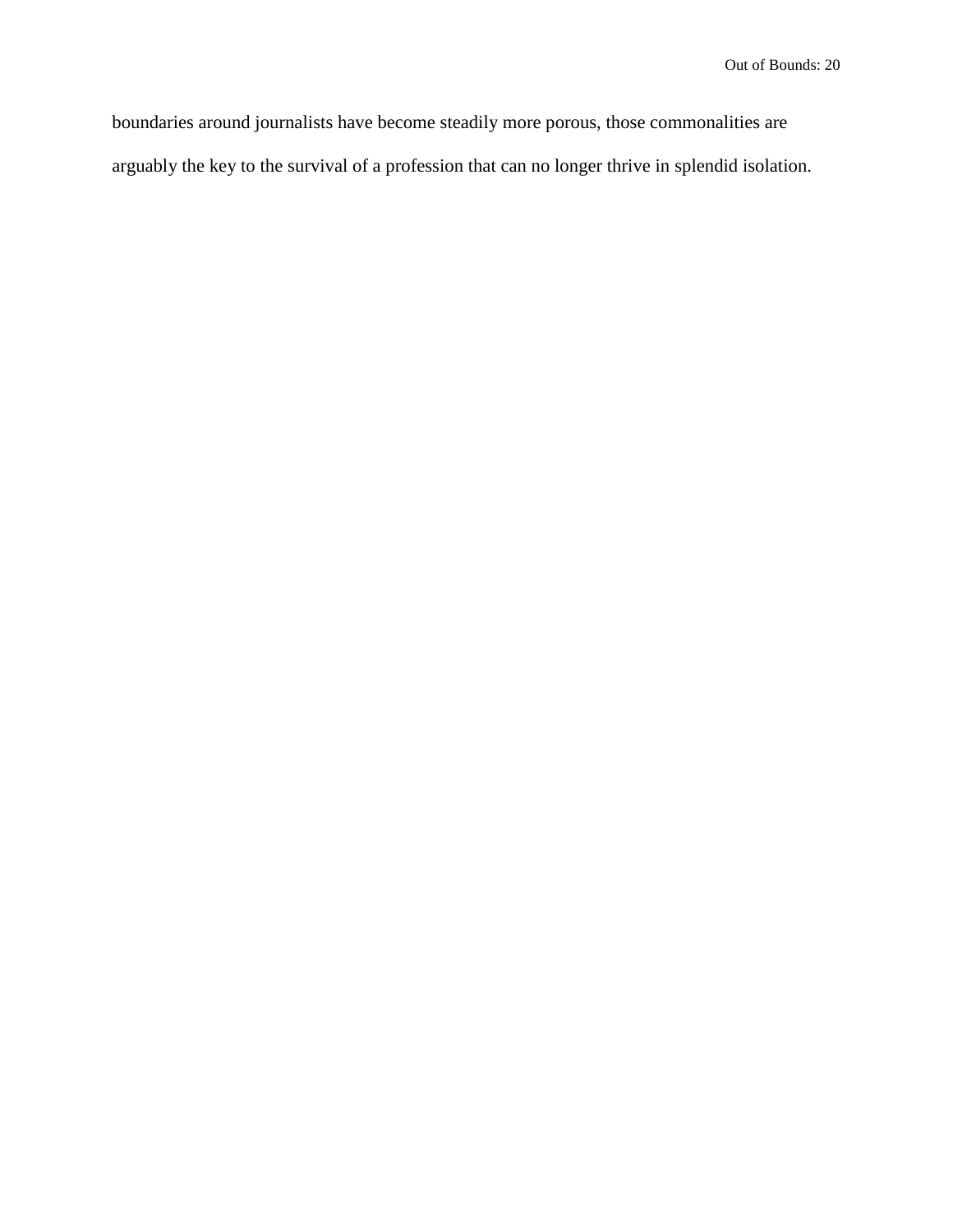#### **References**

Agarwal, S. D. and Barthel, M. L. 2013. The friendly barbarians: Professional norms and work routines of online journalists in the United States. *Journalism* OnlineFirst, 12 December. Available from: http://jou.sagepub.com/content/early/2013/12/11/1464884913511565 [Accessed 30 March 2014].

Beam, R.A., Weaver, D.H., and Brownlee, B.J. 2009. Changes in professionalism of U.S. journalists in the turbulent twenty-first century. *Journalism & Mass Communication Quarterly* 86 (2), 277-298.

Bennett, W. L, Gressett, L. A., and Haltom, W. 1985. Repairing the news: A case study of the news paradigm. *Journal of Communication* 35 (2), 50-68.

Borden, S. L. and Tew, C. 2007. The role of journalist and the performance of journalism: Ethical lessons from "fake" news (seriously). *Journal of Mass Media Ethics* 22 (4): 300-314.

Briggs, M. 2010. *Ethics lessons for news entrepreneurs*. Journalism 2.0. Available from: <http://www.journalism20.com/blog/2010/07/14/ethics-lessons-for-news-entrepreneurs/> [Accessed 12 March 2014].

Briggs, M. 2012. *Entrepreneurial journalism: How to build what's next for news.* Thousand Oaks, CA: CQ Press.

Broersma, M. and Graham, T. 2012. Social media as beat: Tweets as a news source during the 2012 British and Dutch elections*. Journalism Practice* 6 (3), 403-419.

Browne, H. 2010. Foundation-funded journalism: Reasons to be wary of charitable support. *Journalism Studies* 11 (6), 889-903.

Carlson, M. 2007. Blogs and journalistic authority: The role of blogs in US Election Day 2004 coverage. *Journalism Studies* 8 (2), 264-279.

Cassidy, W. P. 2007. Online news credibility: An examination of the perceptions of newspaper journalists. *Journal of Computer-Mediated Communication* 12 (2), 478-498.

Chung, D. S. *et al*. 2007. Uses and perceptions of blogs: A report on professional journalists and journalism educators. *Journalism & Mass Communication Educator* 62 (3), 305-322.

Cohen, E. L. 2002. Online journalism as market-driven journalism. *Journal of Broadcasting & Electronic Media* 46 (4), 532-548.

Deuze, M. (2005). What is journalism? Professional identity and ideology of journalists. *Journalism* 6 (4), 442-464.

Deuze, M. and Yeshua, D. 2001. Online journalists face new ethical dilemmas: Lessons from the Netherlands. *Journal of Mass Media Ethics* 16 (4), 273-292.

Domingo, D. *et al*. 2008. Participatory journalism practices in the media and beyond: An international comparative study of initiatives in online newspapers. *Journalism Practice* 2 (3), 326-342.

Garrison, B. 2000. Journalists' perceptions of online information-gathering problems. *Journalism & Mass Communication Quarterly* 77 (3), 500-514.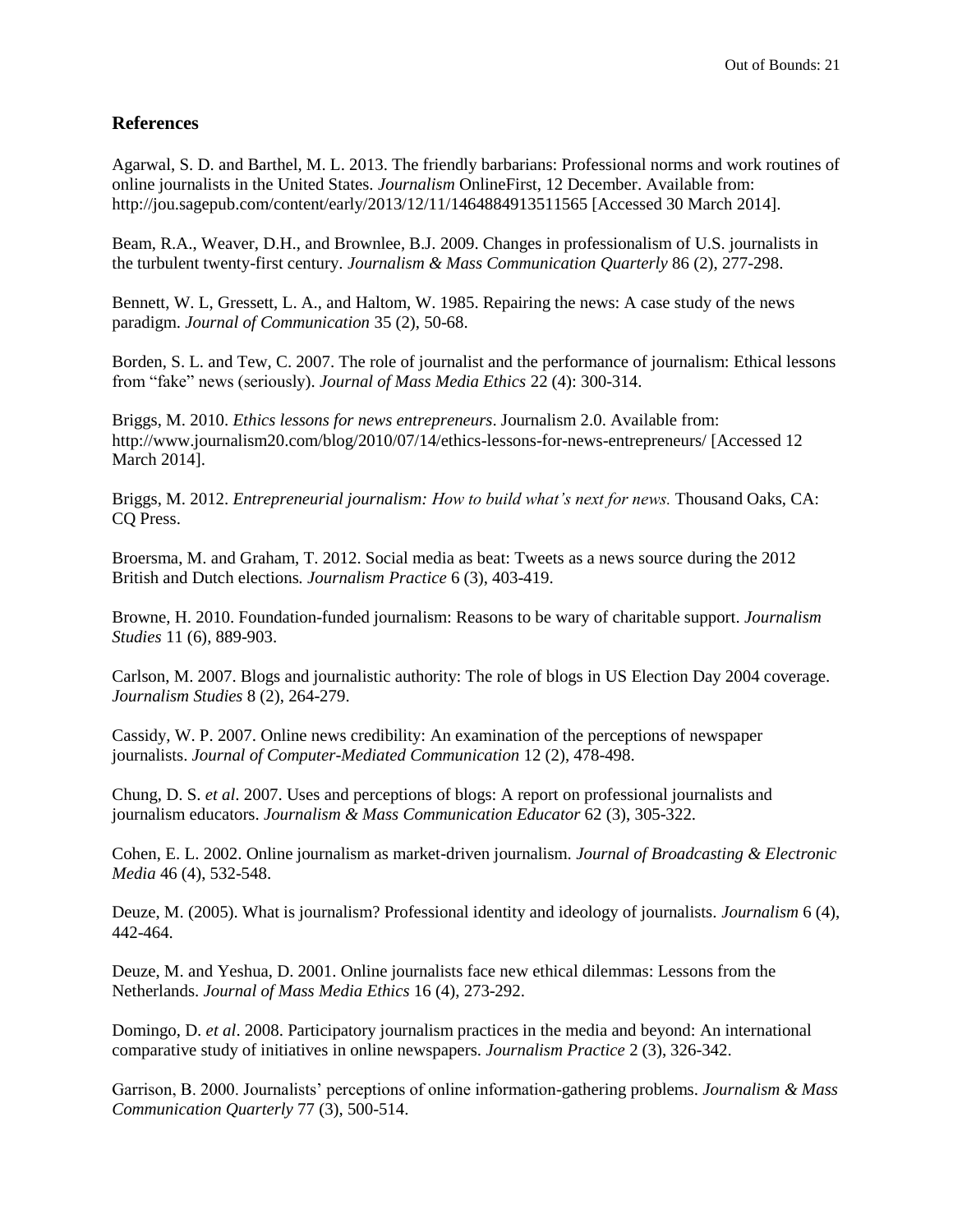Hanitzsch, T. *et al*. 2011. Mapping journalism cultures across nations: A comparative study of 18 countries. *Journalism Studies* 12 (3), 273-293.

Hayes, A. S., Singer, J. B., and Ceppos, J. 2007. Shifting roles, enduring values: The credible journalist in a digital age. *Journal of Mass Media Ethics* 22 (4), 262-279.

Hellmueller, L., Vos, T. P., and Poepsel, M. A. 2013. Shifting journalistic capital? Transparency and objectivity in the twenty-first century. *Journalism Studies* 14 (3), 287-304.

Hermida, A. 2010. Twittering the news: The emergence of ambient journalism. *Journalism Practice* 4 (3), 297-308.

Hermida, A. 2012a. Social journalism: Exploring how social media is shaping journalism. *In*: Eugenia Siapera and Andreas Veglis, eds. *The Handbook of Global Online Journalism.* Malden, MA: Wiley-Blackwell, 309-328.

Hermida, A. 2012b. Tweets and truth: Journalism as a discipline of collaborative verification. *Journalism Practice* 6 (5-6), 659-668.

Hermida, A. and Thurman, N. 2008. A clash of cultures: The integration of user-generated content within professional journalistic frameworks at British newspaper websites. *Journalism Practice* 2 (3), 343-356.

Huang, E. *et al*. 2006. Facing the challenges of convergence: Media professionals' concerns of working across media platforms. *Convergence* 12 (1), 83-98.

Karlsson, M. 2011. The immediacy of online news, the visibility of journalistic processes and a restructuring of journalistic authority. *Journalism* 12 (3), 279-295.

Larson, M. S. 1977. *The rise of professionalism: A sociological analysis*. Berkeley: University of California Press.

Lasorsa, D. L., Lewis, S. C., and Holton, A. E. 2012. Normalizing Twitter: Journalism practice in an emerging communication space. *Journalism Studies* 13 (1), 19-36.

Lewis, S. C. 2012. The tension between professional control and open participation: Journalism and its boundaries. *Information, Communication & Society* 15 (6), 836-856.

Lewis, S. C., Kaufhold, K., and Lasorsa, D. L. 2010. Thinking about citizen journalism: The philosophical and practical challenges of user-generated content for community newspapers. *Journalism Practice* 4 (2), 163-179.

Lott, G. E. Jr. 1970. The press-radio war of the 1930s. *Journal of Broadcasting* 14 (3), 275-286.

Lowrey, W. 2006. Mapping the journalism-blogging relationship. *Journalism* 7 (4), 477-500.

Matheson, D. 2004. Weblogs and the epistemology of the news: Some trends in online journalism. *New Media & Society* 6 (4), 443-468.

Murray, M. 1993. Television wipes its feet: The commercial and ethical considerations. *Journal of Popular Film & Television* 21 (3): 128-138.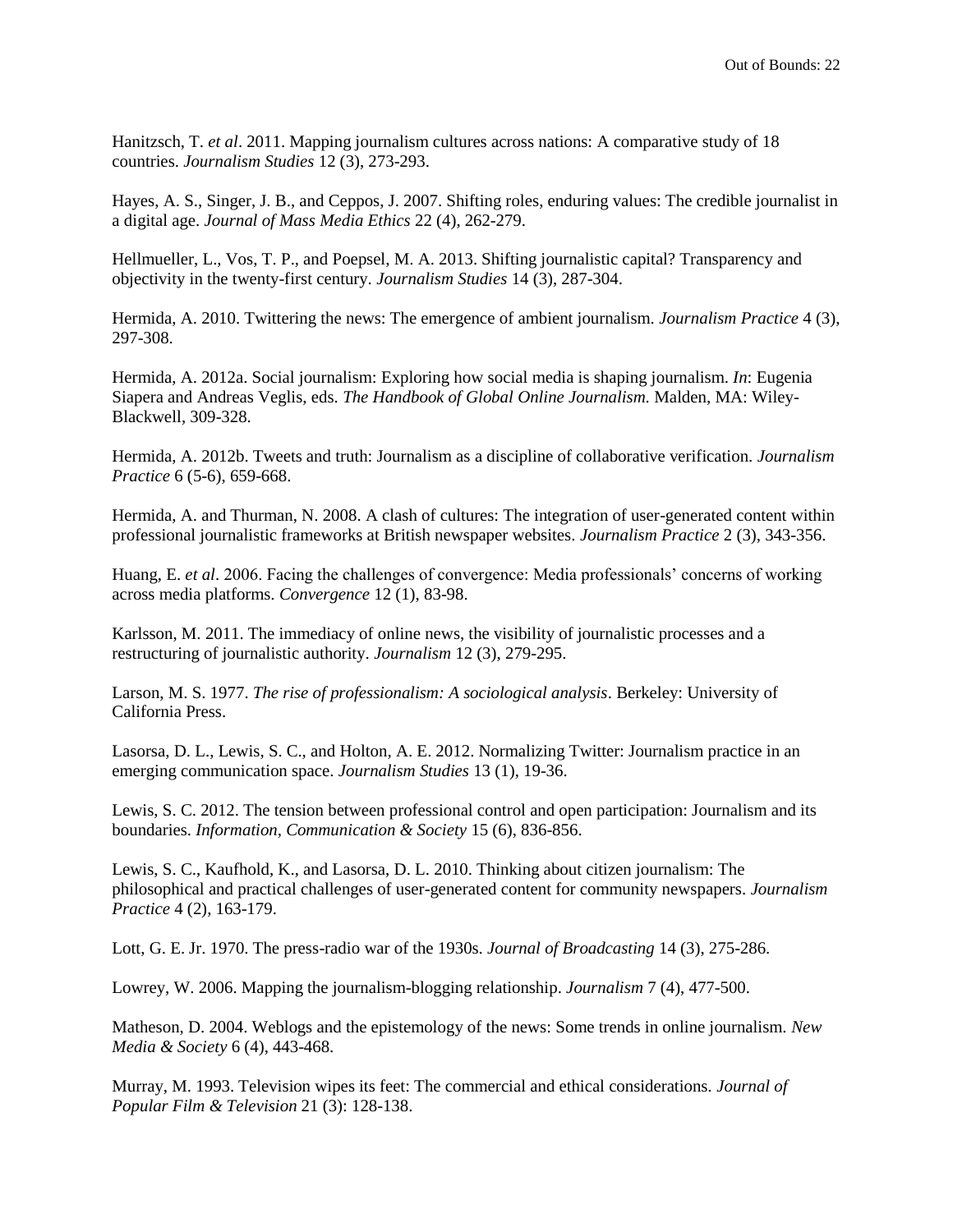Noack, D. 1999. Prof criticizes SPJ ethics code. *Editor & Publisher*, 23 January, p. 13.

Perlmutter, D. D. and Schoen, M. 2007. "If I break a rule, what do I do, fire myself?" Ethics codes of independent blogs. *Journal of Mass Media Ethics* 22 (1), 37-48.

Phillips, A. 2010. Transparency and the new ethics of journalism. *Journalism Practice* 4 (3), 373-282.

Picard, R. G. 2000. Changing business models of online content services: Their implications for multimedia and other content producers. *International Journal on Media Management* 2 (2): 60-68.

Plaisance, P. L. 2007. Transparency: An assessment of the Kantian roots of a key element in media ethics practice. *Journal of Mass Media Ethics* 22 (2&3), 187-207.

Regan, T. 2003. Weblogs threaten and inform traditional journalism. *Nieman Reports*, fall. Available from: [http://www.nieman.harvard.edu/reports/article/101041/Weblogs-Threaten-and-Inform-Traditional-](http://www.nieman.harvard.edu/reports/article/101041/Weblogs-Threaten-and-Inform-Traditional-Journalism.aspx)[Journalism.aspx](http://www.nieman.harvard.edu/reports/article/101041/Weblogs-Threaten-and-Inform-Traditional-Journalism.aspx) [Accessed 27 March 2014].

Rice, A. 2010. Putting a price on words. *The New York Times Magazine*, 12 May. Available from: http://www.nytimes.com/2010/05/16/magazine/16Journalism-t.html [Accessed 29 March 2014].

Robinson, S. 2011. Journalism as process: The labor implications of participatory content in news organizations. *Journalism & Communication Monographs* 13 (3), 138-210.

Ruggiero, T. E. 2004. Paradigm repair and changing journalistic perceptions of the internet as an objective news source. *Convergence* 10 (4), 92-106.

Rusbridger, A. 2009. I've seen the future, and it's mutual. *British Journalism Review* 29 (3), 19-26.

Schudson, M. 1981. *Discovering the news: A social history of American newspapers*. New York: Basic Books.

Silverman, C. 2012. Editor Fergus Bell explains how AP verifies user-generated content from Sandy to Syria. PoynterOnline, 16 November. Available from: http://www.poynter.org/latest-news/regret-theerror/192540/new-editor-fergus-bell-explains-how-ap-verifies-user-generated-content-from-sandy-tosyria/ [Accessed 29 March 2014].

Singer, J. B. 1997. Still guarding the gate? The newspaper journalist's role in an on-line world. *Convergence* 3 (1), 72-89

Singer, J. B. 2006. Partnerships and public service: Normative issues for journalists in converged newsrooms. *Journal of Mass Media Ethics* 21 (1), 30-53.

Singer, J. B. 2010. Quality control: Perceived effects of user-generated content on newsroom norms, values and routines. *Journalism Practice* 4 (2), 127-142.

Singer, J. B. and Ashman, I. 2009. "Comment is free, but facts are sacred": User-generated content and ethical constructs at the *Guardian*. *Journal of Mass Media Ethics* 24 (1), 3-21.

Skovsgaard, M. *et al*. (2013). A reality check: How journalists' role perceptions impact their implementation of the objectivity norm. *Journalism* 14 (1), 22-42.